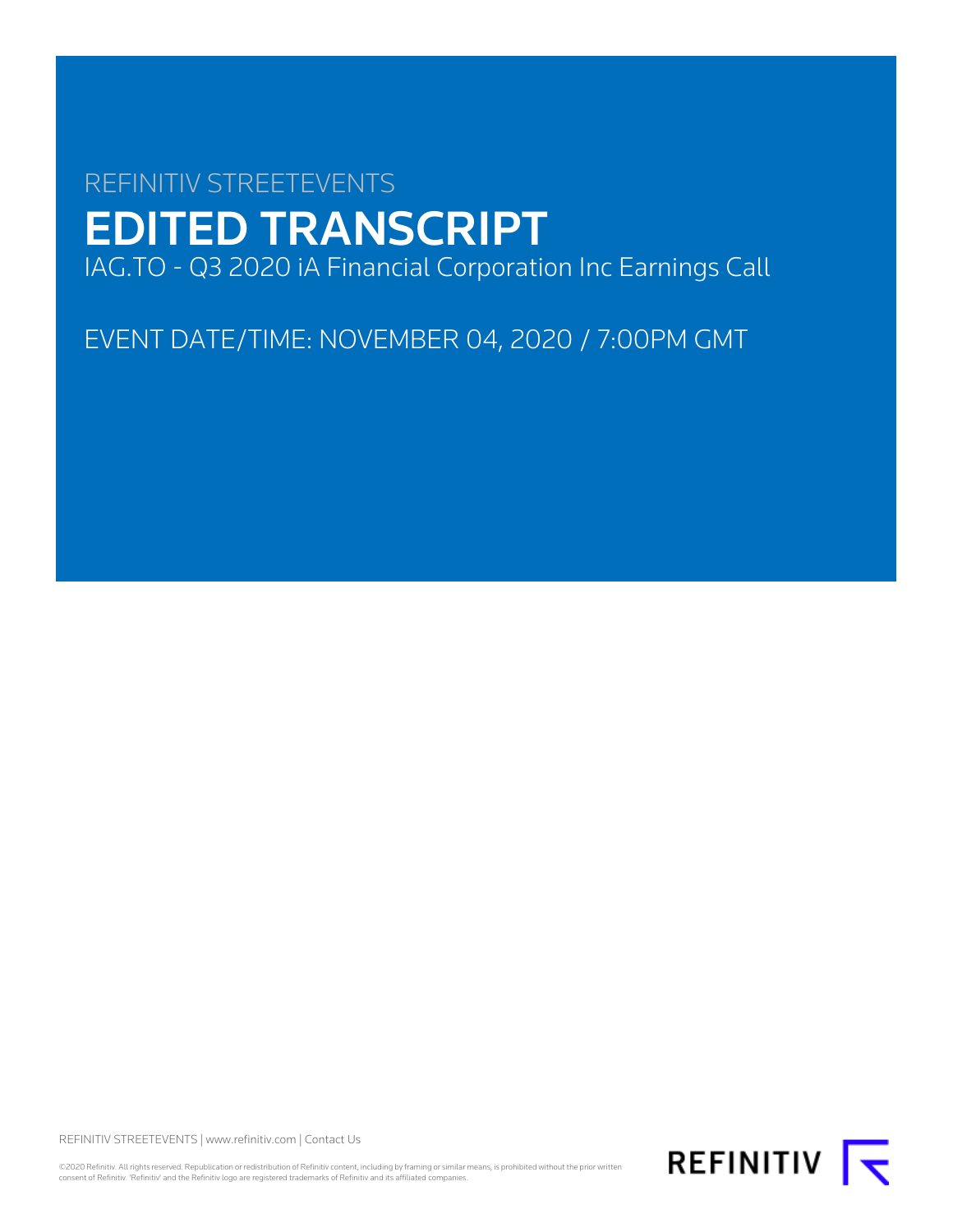#### **CORPORATE PARTICIPANTS**

**[Denis Ricard](#page-1-0)** iA Financial Corporation Inc. - President and CEO **[Jacques Potvin](#page-3-0)** iA Financial Corporation Inc. - Executive VP, CFO & Chief Actuary **[Marie-Annick Bonneau](#page-1-1)** iA Financial Corporation Inc. - Head of IR **[Michael Stickney](#page-2-0)** iA Financial Corporation Inc. - Executive VP & Chief Growth Officer

### **CONFERENCE CALL PARTICIPANTS**

**[Darko Mihelic](#page-13-0)** RBC Capital Markets, Research Division - MD & Equity Analyst **[Doug Young](#page-11-0)** Desjardins Securities Inc., Research Division - Diversified Financials and Insurance Analyst **[Gabriel Dechaine](#page-9-0)** National Bank Financial, Inc., Research Division - Analyst **[Mario Mendonca](#page-15-0)** TD Securities Equity Research - MD & Research Analyst **[Meny Grauman](#page-8-0)** Scotiabank Global Banking and Markets, Research Division - MD of Financial Services Equity Research & Analyst **[Paul Holden](#page-13-1)** CIBC Capital Markets, Research Division - Executive Director of Institutional Equity Research **[Scott Chan](#page-7-0)** Canaccord Genuity Corp., Research Division - Director of Research of Financials & Financial Services Analyst **[Tom MacKinnon](#page-5-0)** BMO Capital Markets Equity Research - MD & Analyst

#### **PRESENTATION**

#### **Operator**

Greetings, and welcome to the Industrial Alliance Third Quarter Earnings Results Conference Call. (Operator Instructions) As a reminder, this conference is being recorded on Wednesday, November 4, 2020.

<span id="page-1-1"></span>I would now like to turn the conference over to Marie-Annick Bonneau, Head of Investor Relations. Please go ahead.

#### **Marie-Annick Bonneau** - iA Financial Corporation Inc. - Head of IR

Good afternoon, and welcome to our third quarter conference call. All our Q3 documents, including press release, slides for this conference call, MD&A and supplementary information package, are posted in the Investor Relations section of our website at ia.ca. This conference call is open to the financial community, the media and the public. I'll remind you that the question period is reserved for financial analysts. A recording of this call will be available for 1 week starting this evening. The archived webcast will be available for 90 days, and a transcript will be available on our website in the next week.

<span id="page-1-0"></span>I draw your attention to the forward-looking statements at the end of the slide package. A detailed discussion of the company's risk provided in our 2019 MD&A available on SEDAR and on our website with an update in our Q1 2020 MD&A.

I will now turn the call over to Denis Ricard, President and CEO.

#### **Denis Ricard** - iA Financial Corporation Inc. - President and CEO

Good afternoon, everyone, and thank you for joining us on the call today. I will first introduce everyone attending the call on behalf of iA. First, Jacques Potvin, Chief Actuary and CFO; Mike Stickney, Chief Growth Officer and responsible of our U.S. operations; Alain Bergeron, Chief Investment Officer; Renée Laflamme, in charge of Individual Insurance and Annuities; Sean O'Brien, responsible for our mutual fund business and wealth

 $\overline{2}$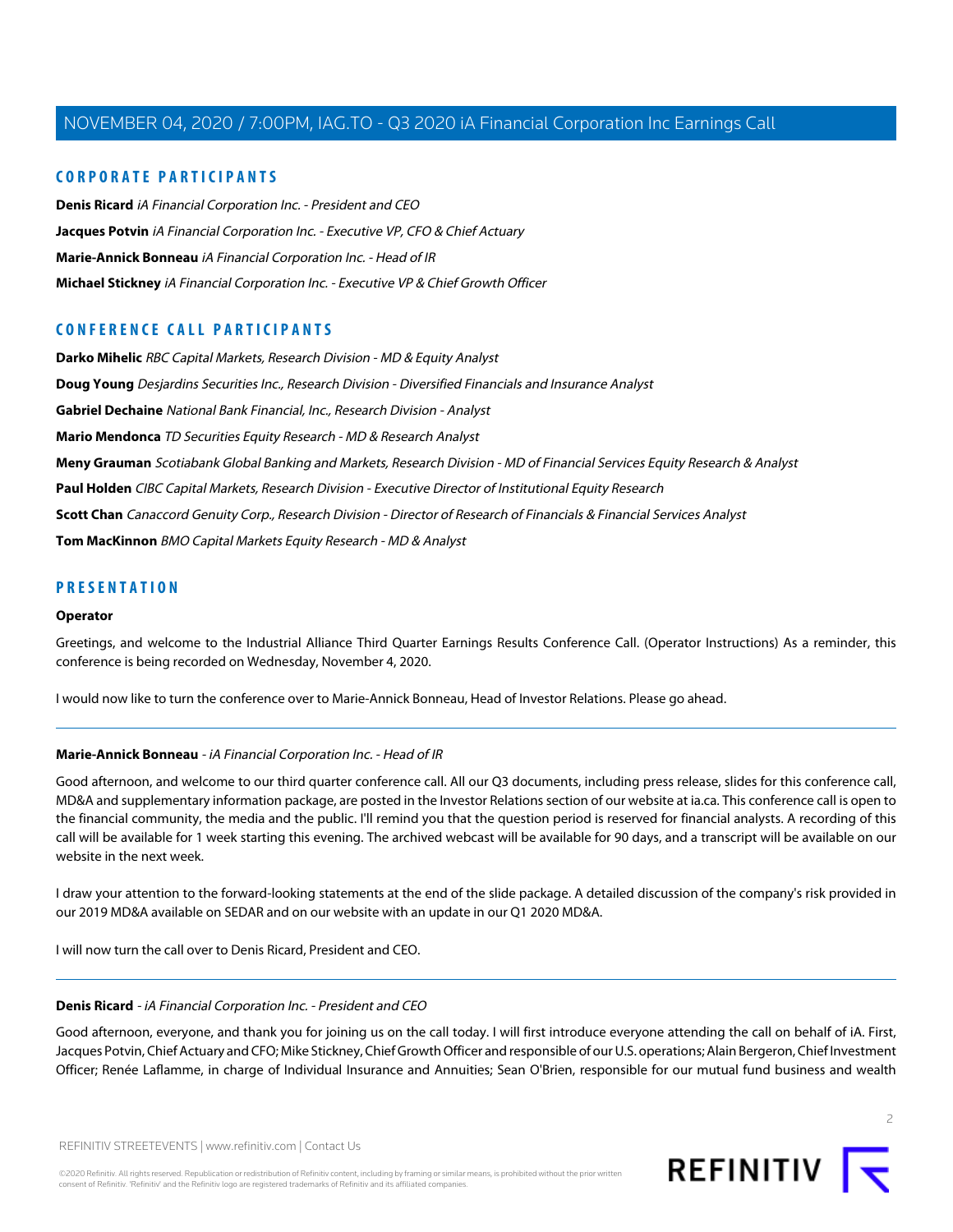management distribution affiliates; François Blais, in charge of our Dealer Services, Special Market Solutions and iA Auto and Home; and Eric Jobin, responsible for our group businesses.

We are quite pleased with our third quarter results, which are very strong for a second straight quarter. As shown on Slide 3, profitability was particularly good with reported EPS up 18% year-over-year. For the first time since iA became a public issuer 20 years ago, our quarterly reported EPS is above \$2. Core EPS is also up at \$1.83, a 5% year-over-year increase. Several factors support these solid results, including favorable policyholder experience, such as the excellent performance at iA Auto and Home. Indeed, the performance of this subsidiary continues to be outstanding.

Our sales results are also noteworthy as they were strong in almost all business units, including in more mature markets such as Individual Insurance Canada where we continue to see growth potential for iA. Our Q3 results, with 14% growth in Individual Insurance together with 11% year-over-year growth, clearly demonstrate that the disciplined execution of our strategy focused on consumer and distributor experience enables us to continue to grow in this market.

I also want to comment briefly on our Dealer Services businesses. In Q3, following the reopening of car dealerships, there was an upturn in car sales, which positively impacted our Canadian and U.S. Dealer Services sales. This shows that the challenges that may arise from the pandemic in this sector are only momentary and that the potential for growth in this capital-light business remains just as interesting.

As for our financial strength and capital position, it remains sturdy with a sound leverage ratio and a 125% solvency ratio, up 1% from the previous quarter, with low sensitivity to macro variations and ongoing capacity to generate organic capital.

To conclude my comments on our Q3 results, I would like to say a few words on our vision and strategy. We manage iA with a long-term vision of sustainable growth and financial strength that aims to provide peace of mind to our clients. The strong results that we reported today show that prioritizing the well-being of our clients allows us to best grow our business and create value for our shareholders.

These good results are also the outcome of our smart choices in technology. For instance, part of our success in Individual Insurance and seg fund sales is due to EVO, our high-performance platform, which is used by 100% of our carrier network and close to 90% on the MGA channel. In Canada, about 93% of individual life insurance applications have been submitted through EVO since the beginning of the year. As for the United States, for the last 6 months, about 88% of new life application, insurance applications, have been done electronically. These and other decisions that we have made when investing in technology has served us well since the beginning of the pandemic.

Over the next months, we will continue to focus on the well-being of our clients as well as our employees and distributors and facilitating their work. This will enable us to continue to deliver high-quality service to our clients and create value for our shareholders. We will also continue to support our communities affected by the pandemic as the second wave is underway. In addition, we will, of course, keep up working on our positioning in the new normal that will follow the pandemic as well as on the integration of IAS.

<span id="page-2-0"></span>I will now let Mike comment on business growth. Following Mike's remarks, Jacques will provide more information on our earnings and financial strength. On that note, I'll pass it over to Mike.

#### **Michael Stickney** - iA Financial Corporation Inc. - Executive VP & Chief Growth Officer

Thank you, Denis, and good afternoon, everyone. In continuing with the very good sales results since the beginning of the year, business growth during Q3 was robust in almost all business units.

Please refer to Slide 4 as I will comment on sales results by line of business. In Individual Insurance, sales totaled more than \$53 million during the third quarter, which constitutes a significant 14% year-over-year increase. Many factors explain these good results, including the strength of our diversified distribution networks, our digital tools and attraction of new products, namely a new YRT universal life product and a participating whole life insurance product.



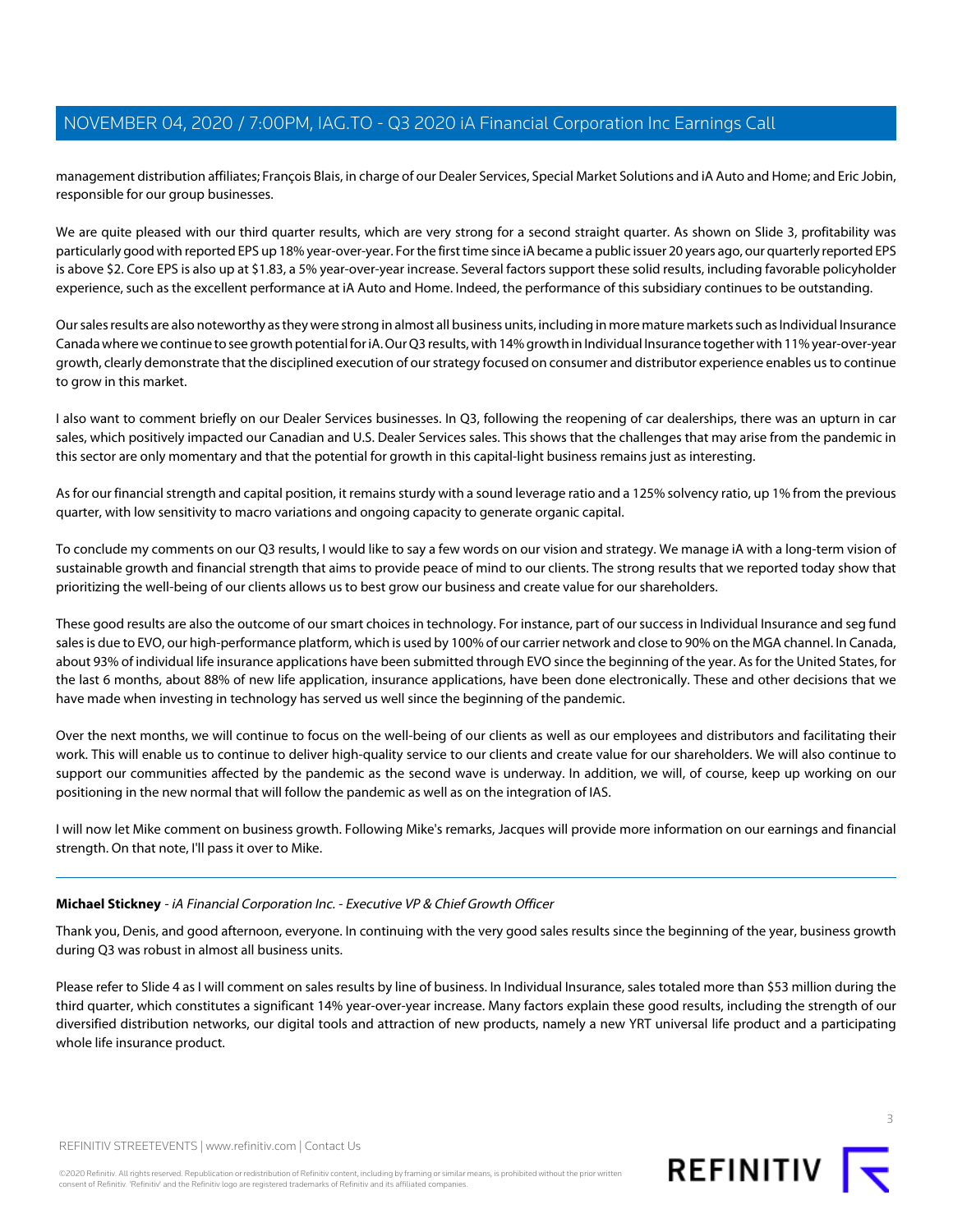Now looking at Group Insurance businesses. Employee Plans recorded sales of more than double those from the same period last year, standing at \$26 million. The addition of a large number of new groups during the quarter contributed to this good result. In Dealer Services, rapid growth recovery following the reopening of car dealerships led to total sales of more than \$309 million, up 3% from 2019. As for sales of Special Market Solutions at \$40.3 million, they were lower than last year, mainly due to the decline in travel insurance sales.

In our U.S. operations, sales momentum remained strong in Individual Insurance with a 30% increase year-over-year. In the Dealer Services division of our U.S. operations, sales totaled USD 249.1 million, a significant increase over the sales for the corresponding quarter 2019. This is mainly due to the addition of the IAS sales since May 22, 2020. In Q3, sales results in this division were supported by the recovery of car sales following the reopening of dealerships. Conversely, automobile inventories in the U.S. reached their lowest levels in 7 years, which may have tempered growth during the third quarter. The integration of IAS led by Kristen Gruber, the Head of our U.S. Dealer Services division, is progressing well as planned. The ongoing integration has a wide scope in order to maximize efficiencies and synergies between IAS, DAC and IAS Corporate Services.

Now turning to Slide 5 for Individual Wealth Management. Let's start with the guaranteed products, which sales continue to be excellent, totaling more than \$208 million. Segregated funds sales were also very strong with gross sales of almost \$725 million, up 26% year-over-year. iA remains #1 in the Canadian industry for net sales with nearly \$376 million for the quarter, more than double year-over-year. In addition, the company currently ranks second in the industry for segregated fund sales, close behind the #1 position.

Moving to mutual funds. Gross sales were up 17% year-over-year to nearly \$545 million. Net sales recorded inflows of nearly \$48 million, and we're, therefore, positive for the second quarter in a row. This performance was supported by the contribution of our affiliate networks.

Now turning to Group Savings and Retirement sector where sales were significantly higher than a year earlier, totaling \$1.2 billion. The signing of groups with substantial assets of both accumulation products and insured annuities explains this good result. Finally, direct written premiums in our P&C affiliate, iA Auto and Home, continued their steady growth and increased 14% year-over-year.

Overall, these sales pushed premium and deposits to a quarterly record of over \$3.9 billion for the third quarter, an increase of 43% year-over-year. As for assets under management and administration, while they slightly decreased over the last 12 months mainly due to market downturn, they increased 3% during the quarter driven by net cash flows and growth in financial markets.

In summary, again, this quarter, our distribution networks, supported by high-performance digital tools and our comprehensive range of products and services, have proven to be key success factors of our growth story. Our efforts are now focused on maintaining the strong momentum.

<span id="page-3-0"></span>I will now turn it over to Jacques to comment on Q3 earnings.

#### **Jacques Potvin** - iA Financial Corporation Inc. - Executive VP, CFO & Chief Actuary

Thank you, Mike, and good afternoon, everyone. We are very happy to report today excellent Q3 results.

Starting on Slide 6. Reported EPS was \$2.03, which is 18% higher than a year ago. On a core basis, EPS was also very solid at \$1.83 for Q3, and also for the first 9 months of 2020, core EPS is higher than last year. Core ROE for the last 12 months is 12.3%.

Now digging into results, please let's move to Slide 7. Policyholder experience was again favorable in most business units, including the Individual Insurance and Group sector. It was even more positive at iA Auto and Home, our P&C subsidiary, which continues to have results above expectations. Macroeconomic variations also add a positive net impact of \$0.12 EPS on the result.

Strain was in line with expectation as increased premium in Individual Insurance offset the negative impact of the first quarter drop in interest rates. Income on capital generated a \$0.04 EPS loss, mainly due to lower investment income. On the tax side, the company's status as a multinational insurer was the main factor supporting the gain of \$0.12 EPS.



 $\Lambda$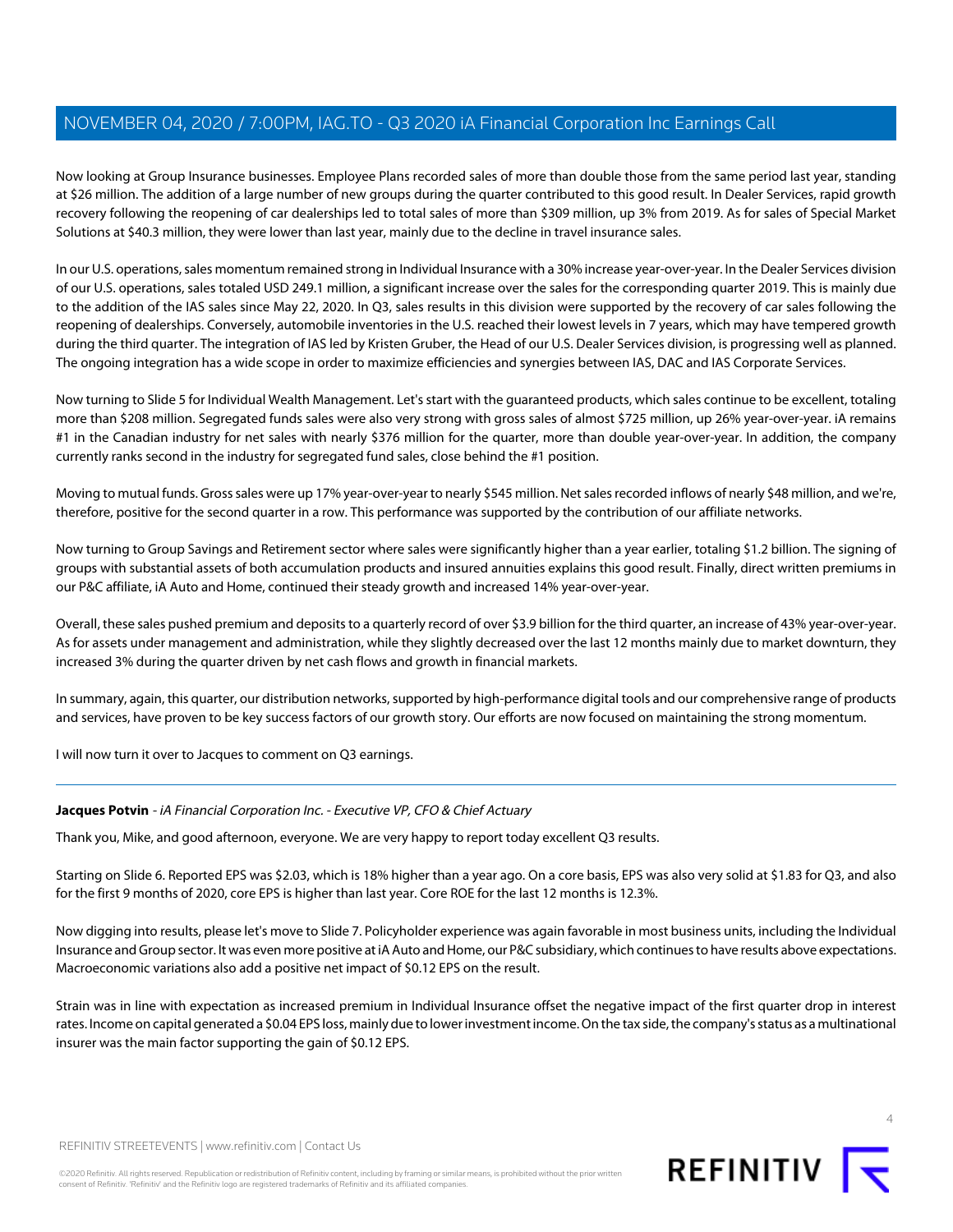Finally, 2 other specific items are noteworthy. First, we incurred a loss of \$0.11 EPS, mainly due to a software writedown. On the other hand, the sale of our residential mortgage portfolio generated a gain of \$0.06 EPS.

Please refer to Slide 8 as I will now comment more specifically on policyholder experience, which totaled a gain of \$0.15 EPS in Q3. Starting with Individual Insurance, a gain of \$0.04 EPS was recorded, mainly due to favorable morbidity experience and lower expenses, partly offset by negative mortality. Individual Wealth Management reported a result close to expectation as commissions paid on mutual funds sales were higher than expected. Our Group Insurance sector recorded a gain of \$0.03 EPS, which can mainly be explained by lower expenses in the Dealer Services division and favorable experience in the Employee Plans division. The overall positive experience in Employee Plans is mostly due to positive long-term disability experience, which was partly offset by health and dental experience and mortality. As for Special Markets Solutions, experience was in line with expectations.

Group Savings and Retirement reported a gain of \$0.02 EPS due to favorable longevity and lower expenses. U.S. operations reported experience below expectations with a \$0.04 EPS loss. This is explained by adverse mortality in the Individual Insurance division, nearly half of which can be attributed directly to COVID-19. As for the U.S. Dealer Services division, favorable experience resulted in a small gain. Please note that the operating profit from the IAS acquisition for the period from May 22 to September 30, 2020, is included in our U.S. operations' Q3 results. IAS profit during this period was in line with management's expectation as specified during the second quarter conference call.

Finally, as already mentioned, experience at iA Auto and Home was once again much better than expected with a gain of \$0.11 EPS. This very good experience can be explained by lower claims, particularly in auto insurance as well as lower expenses.

Please refer to Slide 10 for our capital position. During the quarter, our solvency ratio increased by 1 percentage point due to organic capital generation. Indeed, we generated about \$70 million in organic capital during Q3 and \$175 million during the first 9 months of 2020. We are quite pleased with our continued capacity to generate capital organically as we consider organic capital generation to be the best source of capital.

Our resulting solvency ratio as at September 30, 2020, is very strong at 125%, well above our target range of 110% to 116%. This target range is more than adequate for iA due to the low sensitivity of our solvency ratio to macroeconomic variations.

The market protection that is described on Slide 11 provides a better understanding of some of the reasons for this low sensitivity. Indeed, iA has a distinctive market protection in the form of a margin embedded in our reserving process that protects against valuation of public and private equities matching long-term liabilities. More specifically, this margin increases or decreases based on market fluctuation. In practice, as this margin can sustain significant market drops, we normally don't need to adjust reserves intra-year. Most recently, the effectiveness of this protection was proven in the first quarter of this year.

In addition to decreasing the net income volatility, this market protection also decreases our solvency ratio volatility, which supports a lower solvency ratio target. This protection has a great value and is well aligned with our prudent and long-term approach. The current work of this protection, which is not recognized in the solvency ratio calculation, is equal to more than 7 solvency ratio percentage points.

Altogether, with a solid solvency ratio at 125%, the market protection equal to more than 7 percentage points, a leverage ratio of 25.1% and a high-quality investment portfolio, the company continues to be in a very strong financial position.

I will conclude my remarks by commenting on our actuarial review and year-end risk management strategy. Please move to Slide 13. First, we expect that our regular annual review of actuarial assumptions will have a near-neutral impact on fourth quarter earnings. More specifically, any assumptions strengthening, including for the URR, should be offset by investment gains and strategies to manage macroeconomic risks, most of which have already been completed to date.

In parallel, since the beginning of the fourth quarter, we have concluded new reinsurance agreements. As a matter of practice, we periodically test the reinsurance market. And this year, we decided to take advantage of the favorable reinsurance environment. And this reinsurance treaties are ROE accretive and will create value. At this time, we plan to use the gains from these agreements to take on additional protections against uncertainty

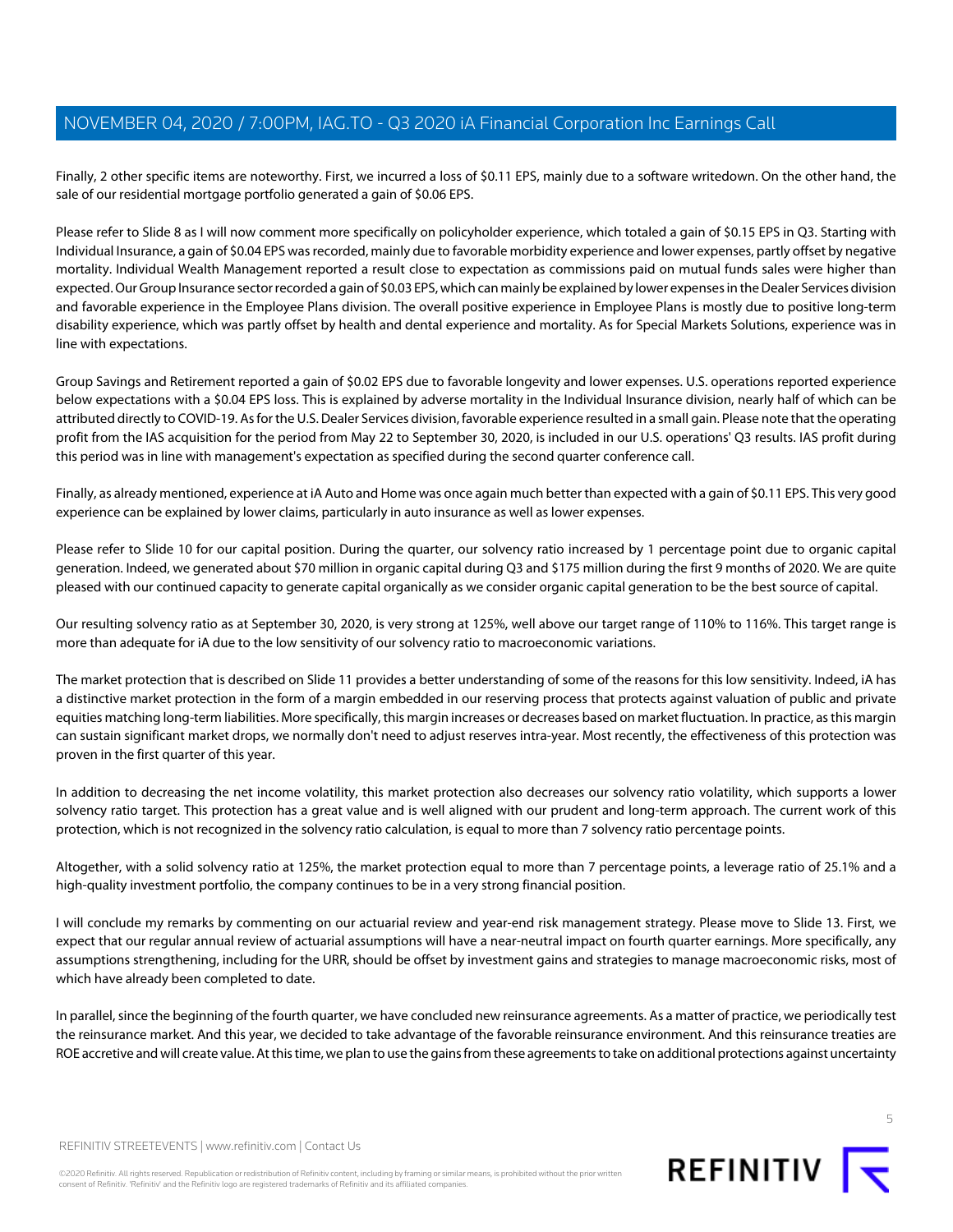arising from the COVID pandemic. Overall, we are well positioned as we expect our year-end risk management strategy to have a neutral to positive impact on Q4 2020 results.

In conclusion, I will say that with our strong earning power and financial strength, all the fundamentals are in place to support our continued growth and to deliver value to our shareholders.

Operator, we will now take questions.

#### **QUESTIONS AND ANSWERS**

#### **Operator**

<span id="page-5-0"></span>(Operator Instructions) Our first question comes from Tom MacKinnon with BMO Capital Markets.

#### **Tom MacKinnon** - BMO Capital Markets Equity Research - MD & Analyst

Just 2 questions here. My first question relates to the new reinsurance arrangement you're speaking of, just a little bit more color here on what you're doing. Are you like replacing current reinsurance arrangement with a new one and, in the process, you're getting some more favorable terms in pricing? And does that mean you're getting some earnings gains going forward? Or is this like a new reinsurance arrangement that you're embarking into and you're getting capital and reserve release? And then maybe you can elaborate on what additional protections you're going to be taking here. Does that mean you're getting some relief in capital and reserve relief from reinsurance and you're going to strengthen reserves elsewhere? Just a little bit more color on that? And I have a follow-up.

#### **Jacques Potvin** - iA Financial Corporation Inc. - Executive VP, CFO & Chief Actuary

Okay, Jacques speaking. About reinsurance and I will mention right away that we have not finalized all the negotiations for that strategy, so I will be, I will keep some information to not lose some bargaining power because we want really to try to increase the shareholder value. But reinsurance, okay, we've already signed some of the deals and, for sure, they will provide positive value. That value is coming from 2 sources, okay? One is, like you said, we will no longer require because we will no longer bear the risks. So we will no longer need to have the margin in our reserve, and the capital ratio will be lower. The capital required to support that business would be lower, so it's ROE accretive.

But the good news is that -- the reason why we strike the deal because almost all year, we kicked the tire and we looked at the reinsurance market. But this year, we feel really that we have to take that deal because that was a very good deal on the street. So reinsurance is seeing more profit in the future business than what we are seeing. But like I said in my notes is that I'm not planning to release that profit in Q4 because I know that there will be some headwinds coming from the COVID situation. It's a situation that is very fluid. So far, so good. After 3 quarters, we've been hit a lot by volatility in Q1. Q2, Q3, COVID has been, I would say, neutral. But we don't know what the second wave will bring to us. We don't know if the government will continue with their same programs, so I will try to be cautious here and to keep those margin to manage that path.

#### **Denis Ricard** - iA Financial Corporation Inc. - President and CEO

The only thing I would add -- Tom, if you don't mind, I'll just add one thing here. Regarding reinsurance, we are not dogmatic about it, meaning that, like Jacques said, from time to time, we do check how the market is. And it also gives, for us, some comfort about our assumptions as well. And this time, we thought that the convergence of these good reinsurance deals and the fact that COVID, we need to be more, I would say, prudent in terms of some of the assumptions, so the convergence of the two, I think, was quite done at the right time. So we're trying to be forward-looking in the way we look at reinsurance and also not being dogmatic.

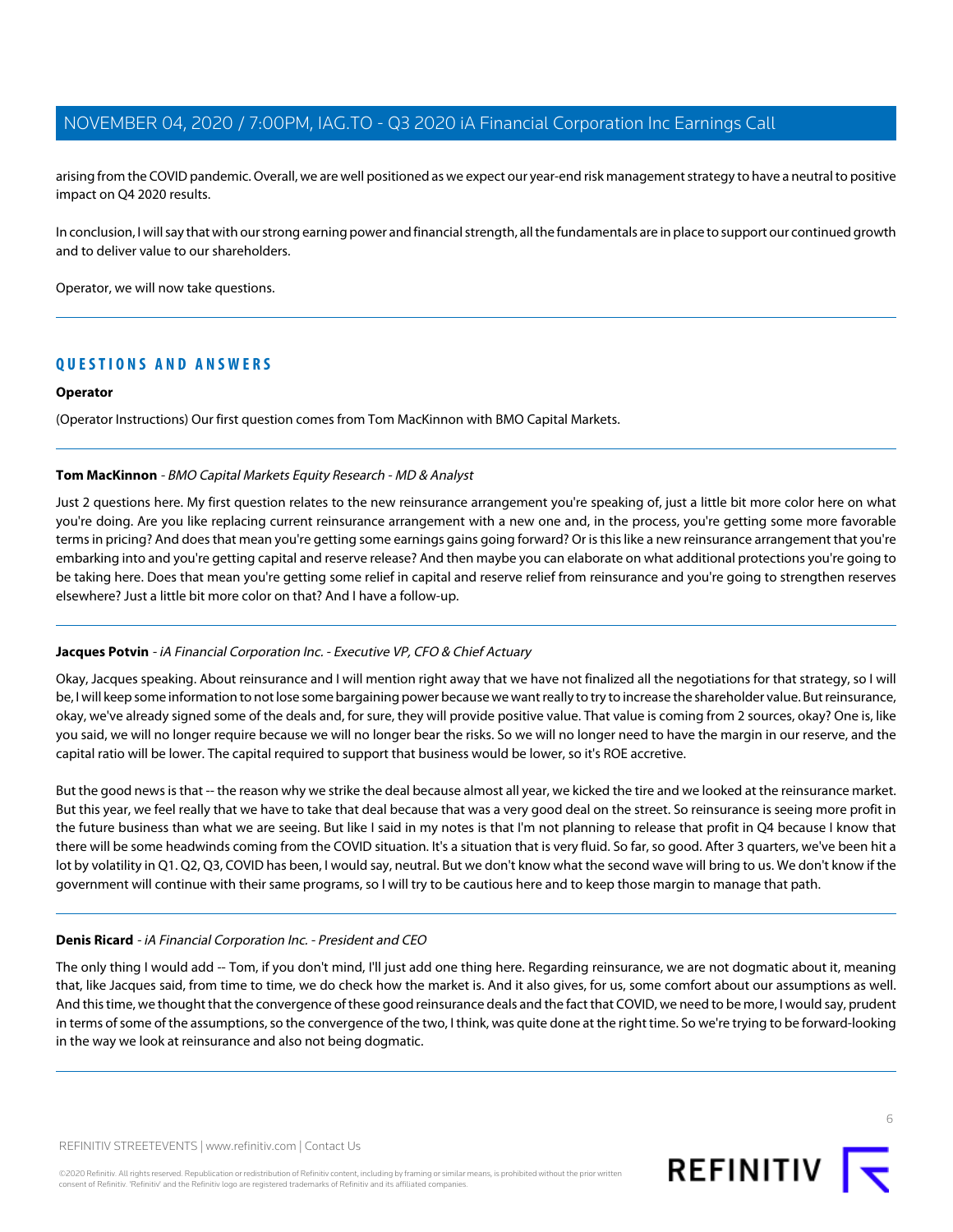#### **Tom MacKinnon** - BMO Capital Markets Equity Research - MD & Analyst

And is there any impact on earnings?

#### **Jacques Potvin** - iA Financial Corporation Inc. - Executive VP, CFO & Chief Actuary

To complete, on your first question, it's new reinsurance agreement on business. It's not replacing an old reinsurance agreement. And the impact on earnings, it's too soon to say so. In Q4, I will be able to provide that.

#### **Tom MacKinnon** - BMO Capital Markets Equity Research - MD & Analyst

Okay. And my follow-up is on the amortization of finite life intangibles related to acquisitions that you disclosed on Slide 22. So this noncash expense has essentially doubled from 2019 levels. And it's almost entirely due to the IAS acquisition. Now this expense is included in core earnings, and I get it, it wasn't particularly material in 2019 or in the prior years, it was only maybe about 4% of core earnings or so on an after-tax basis. But now with the IAS acquisition, it's essentially doubled, and it's over 8% of your core EPS. And as you know, the Canadian banks have the street focused on adjusted net income, which, in addition to excluding restructuring and integration expenses, also excludes expenses related to the amortization of finite life intangibles related to acquisitions. And these are probably about 2% to 3% of the bank's income. Intact Financial also presents operating earnings, which excludes these noncash expenses as well.

So can you help us understand why you have decided to include these noncash expenses as part of your core earnings? Because, like, the way I calculate it, the \$0.27 EPS 2021 accretion you talked about from IAS and the \$0.38 you guided to for 2022, these would probably be, like, \$0.28 higher, more like \$0.55 and \$0.66 if you had followed the same kind of reporting adjustments that the Canadian banks and Intact Financial make when they exclude these noncash earnings from their "core earnings". So maybe some color with respect to that, please.

#### **Jacques Potvin** - iA Financial Corporation Inc. - Executive VP, CFO & Chief Actuary

Okay, Jacques speaking. Tom, you're making a great point. You know what, historically, in the life insurance industry, it's my understanding that we've always reduced the core earnings by the amortization of those numbers. But like you point out, it's not done in the bank industry, it's not done for Intact. So that's a really good point with the fact we just double it with the acquisition of IAS. So for sure, that's why we changed our strategy this quarter. We provide the information in the slide package, and that's a good information. But like I said, historically, insurance industry didn't recognize it. So it's a good point that we shall be compared on a level playing field.

#### **Tom MacKinnon** - BMO Capital Markets Equity Research - MD & Analyst

So like, when you looked at IAS, you looked at it on an EBITDA basis. So I assume that when you looked at it, because you gave us some pricing metrics on an EBITDA basis, so I assume on that EBITDA basis, you're excluding these noncash expenses just the same way the banks and Intact exclude them. So do you think we should be looking at IAS here on an EBITDA basis? Maybe you can think about that in terms of how you want to disclose the impact of IAS because if we allocate those noncash expenses to IAS, like, maybe we should be looking at IAS on an EBITDA basis that excludes those noncash expenses.

#### **Denis Ricard** - iA Financial Corporation Inc. - President and CEO

Tom, it's Denis here. I think you're right. And I must say to you that we are in the process of reviewing our calculation of our core earnings for next year, what it does include and what it does not include. And certainly, your comments will be taken into consideration. I think you are right to say that this should be excluded.

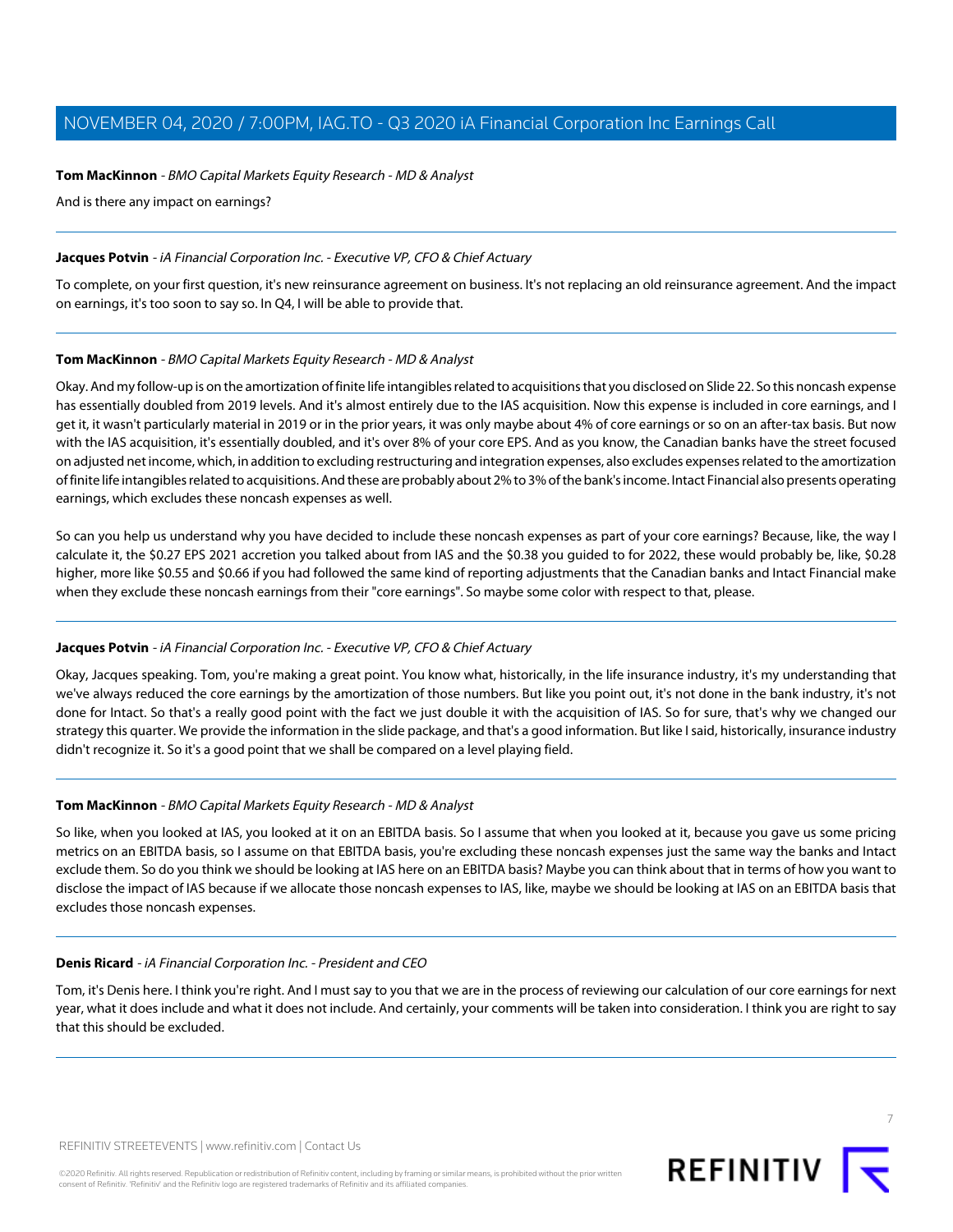#### **Operator**

Our next question comes from Scott Chan with Canaccord Genuity.

<span id="page-7-0"></span>**Scott Chan** - Canaccord Genuity Corp., Research Division - Director of Research of Financials & Financial Services Analyst

Just with the second wave that really started post quarter, post Q3, and maybe too early as you just alluded to, but is there any lessons or what you can draw from the first wave that maybe has affected your business growth or your overall business thus far?

**Denis Ricard** - iA Financial Corporation Inc. - President and CEO

Yes. I think, Mike, you should follow up on that question.

#### **Michael Stickney** - iA Financial Corporation Inc. - Executive VP & Chief Growth Officer

Okay. Thanks. Yes, we've learned that this is hard to predict, I guess. And I guess when I looked through the company in terms of our various businesses, we have learned how to manage with it. And I'd say, all of these businesses, some better than others, obviously, I mean I'm really quite impressed with how we've done with our Individual Insurance businesses in both countries. Obviously, there's a lot more digital sales and so on. And going through our other businesses, the same sort of thing. Obviously, our Dealer business is a little tough because we're dependent on car sales, and there's some headwinds there because of COVID. And I guess the other one that's hitting -- hit hard, but it's a small business, is the travel insurance business.

So in terms of the second wave, that part is hard to predict. In my mind, it all depends on government lockdowns if they come back. You're seeing that in Europe right now. I don't -- my own view is Canada doesn't need it yet. The infection rates are still, I think, pretty well managed or under control in Canada. The U.S. is -- got higher infection rates, but it also has a very unusual political situation right now. So I don't think there's a political will to make it happen in the U.S. So my best guess would be we carry on for the next few quarters just as we have for the last quarter.

#### **Denis Ricard** - iA Financial Corporation Inc. - President and CEO

And maybe one thing I would like to add on this is, and Mike mentioned that, that we've been resilient. I mean a lot of our businesses is being distributed through advisors, and whether it's on the Wealth Management side, Life Insurance side, Canada, U.S. And we don't, maybe we should talk about it much more, but our technology, we're quite advanced versus our peers. And it allowed us to maintain, and even increase, the level of our sales because, all of a sudden, the distributors, they needed to have tools to be able to make their living, to obviously grow their business. And we were able to provide them with those tools very quickly. We had invested, I mean we haven't started investing in technology during pandemic. We have started doing it in the recent past. I mean over the last few years. It really paid off. That's -- I think that's the lesson here of this pandemic that's going to help us through the second wave is that, because we have invested so much in technology and we are still continuing it, that we should be in good shape if a second wave is going to hit seriously.

**Scott Chan** - Canaccord Genuity Corp., Research Division - Director of Research of Financials & Financial Services Analyst

And my second question is just on IAS. You, I guess you included it from May 22, so just over a month, and you kind of called out it added about \$0.01. Can you quantify how much IAS impacted Q3 in terms of earnings?

**Jacques Potvin** - iA Financial Corporation Inc. - Executive VP, CFO & Chief Actuary

What you have in the number is \$0.04. So if you subtract that \$0.01, if you want to have a kind of a run rate for Q3, it would be \$0.03.

REFINITIV STREETEVENTS | [www.refinitiv.com](https://www.refinitiv.com/) | [Contact Us](https://www.refinitiv.com/en/contact-us)

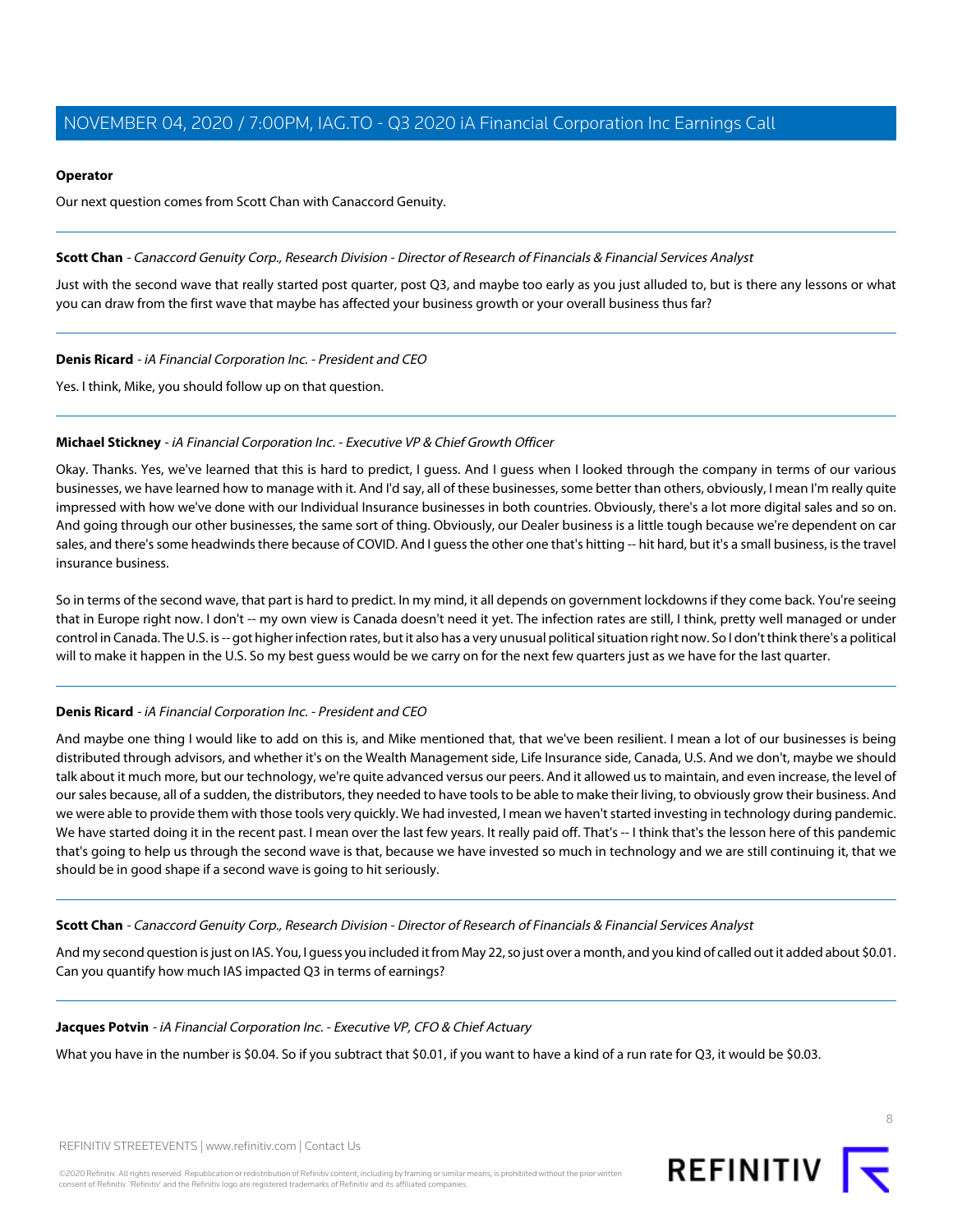#### **Scott Chan** - Canaccord Genuity Corp., Research Division - Director of Research of Financials & Financial Services Analyst

\$0.03, okay. And just lastly, you called out that vehicle inventories are weak and, obviously, it's from the pandemic in the U.S. Do you have any visibility on when that improves, as I think you said it's the lowest level it's been during the quarter?

#### **Michael Stickney** - iA Financial Corporation Inc. - Executive VP & Chief Growth Officer

Yes, Mike Stickney here. The industry predictions that I've seen, I guess, is that inventory levels should be back to, let's say, close to normal Q1, Q2 next year. So it's just kind of a temporary phase we're going through.

#### **Operator**

<span id="page-8-0"></span>Our next question comes from Meny Grauman with Scotiabank.

#### **Meny Grauman** - Scotiabank Global Banking and Markets, Research Division - MD of Financial Services Equity Research & Analyst

Just a question on, I'm really hoping you could update your thinking on your real estate exposure, especially in the context of the sale of the residential mortgage portfolio. So I noticed there was some commentary in terms of looking at doing a real estate and infrastructure review tied to the annual assumption review. So just sort of an update there in terms of your thinking, in terms of overall real estate and where the market is going from that asset class specifically.

#### **Jacques Potvin** - iA Financial Corporation Inc. - Executive VP, CFO & Chief Actuary

Jacques speaking. In regards of real estate, we are using external valuation to look at all our real estate portfolio. And during those appraisal performance, there are reviews of some cash flows. Believe it or not, some are positive, some are negative in the current context. Overall, since the beginning of the year, I can tell that at the end of Q3, we already have \$130 million worth of present value in reserve impact, a negative impact, but it has been compensated by all the management action we've done so far this year.

And this one is quite important to understand that every year, we do management action. But this year, the value of those management actions went through the roof because of the widening of the spread in Q1 and Q2. So we've been able to create a lot of margin to face those downward pressure. So that's what we've done there. So the situation is fluid in regards of that. But when we look at where we're heading, we are quite fine to where we are right now.

#### **Meny Grauman** - Scotiabank Global Banking and Markets, Research Division - MD of Financial Services Equity Research & Analyst

And in terms of the thinking on the residential real estate portfolio, what was the driving thought behind that?

#### **Jacques Potvin** - iA Financial Corporation Inc. - Executive VP, CFO & Chief Actuary

Okay. We exited the market, we mentioned it, the decision was taken last year, we exited the market. So we closed the transaction during the quarter. That's what happened during that quarter. But it's really that we have had that business for many years. At that time, it proved well, it was useful to match our liabilities. But recently, when we did our strategic thinking a couple of years ago, we decided that it no longer served our purposes. We will have had to invest into it. So for us, the best value for our shareholders was to sell it. So that's it.

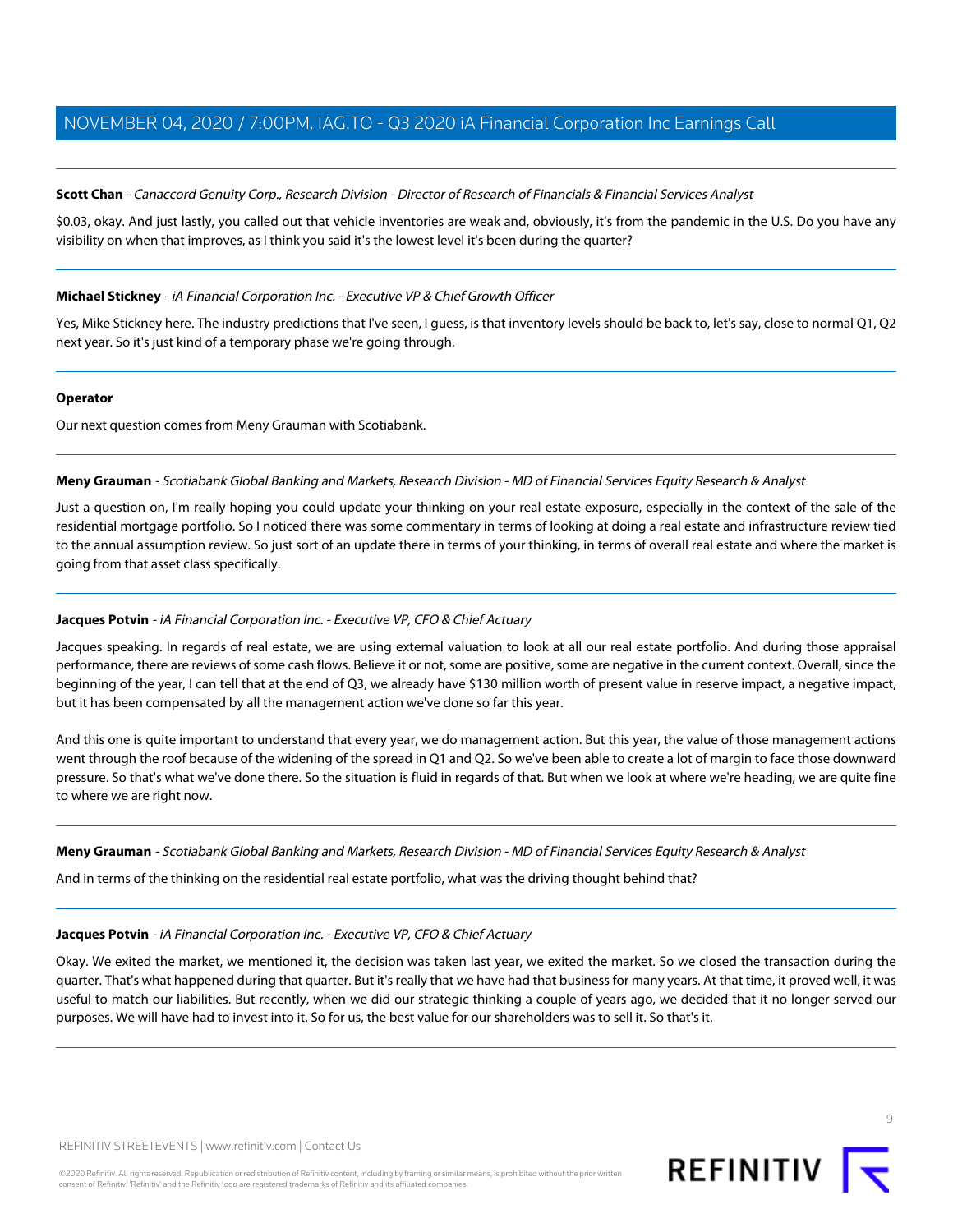#### **Meny Grauman** - Scotiabank Global Banking and Markets, Research Division - MD of Financial Services Equity Research & Analyst

And then just if I can ask on a topic that Tom talked about, the COVID uncertainty there. And definitely, 2 quarters in now, it looks like your business is very resilient to COVID. I think in Q2, you talked about the 2020 results being better than initially assessed. So maybe a little bit more specific in terms of where the concerns lie as you look ahead, where do the risks fall in your view, which specific businesses is really the source of your concern or where you think there's elevated risk that you wanted to adjust.

#### **Jacques Potvin** - iA Financial Corporation Inc. - Executive VP, CFO & Chief Actuary

Actually, I will say mortality. When we look at the mortality in the U.S., Q3 has been very bad. Q2 was less bad. We don't know, is it fluctuation. And we said that half of the mortality is coming from COVID. But the fact that because of "distanciation", people are consulting less their physicians, there are ripple effects in regards of mortality. So this one, it's tough to call, but this one, I want to be prudent on it. After that, one of the things that we mentioned is the governmental program that gives money to many people. If ever it stops, will we see a spike in claims on disability because it would put a lot of pressure on the household, and that's the kind of stuff.

So just remember, our thinking in May, when we said that we were seeing a lot of things that were back, in Q2, like you said, we've been very resilient, and we are very happy with that. We had good news, iAAH Dealer Services has been -- also claims has been lower than expected and all that kind of stuff. But will they continue the same as the negativity? Quite tough to say. So for me, it's that. When I look at lapse, lapse has been positive so far this year, which is great. But it's tough to say that it will continue that way. So those are the things that I will look at.

#### **Denis Ricard** - iA Financial Corporation Inc. - President and CEO

Maybe Meny, just one thing to add on this. I think I would say -- I think it gives -- it should give comfort to investors that we are able to deliver such strong results, quarterly results and, at the same time, being able to get some additional comfort. The examples that Jacques gave regarding some of the management actions that we've taken, the reinsurance treaty that we're working on right now. So I think it should give comfort. And this is been the philosophy of the company trying to be prudent, at the same time, being looking forward.

#### <span id="page-9-0"></span>**Operator**

Our next question comes from Gabriel Dechaine with National Bank Financial.

#### **Gabriel Dechaine** - National Bank Financial, Inc., Research Division - Analyst

Just a follow-up on that reinsurance question. I know you don't want to quantify stuff, but could you tell me what blocks of business, what risks were reinsured? Like, what downside issues are you trying to address, I guess, or mitigate?

#### **Jacques Potvin** - iA Financial Corporation Inc. - Executive VP, CFO & Chief Actuary

Okay. Like I said earlier, every year, we kick the tire about reinsurance. And this year, when we look at all the quotes, we got, we felt pretty comfortable with our assumption, where we are. There's a small adjustment I will make at year-end. There would be an adjustment. It's not about mortality improvement, it's really the level for the ultimate mortality for a product that the table has not been well constructed. So that is one thing that I will fix there. But overall, the mortality we're expecting in the future, we're quite fine where we're sitting. And that's the message. That's the conclusion when I look at that. However, for that deal, it is because there was aggressiveness in the market, the reinsurance market is healthy, so it's a good value on an ROE basis. And it's for individual insurance in Canada and also in the U.S. for final expenses.



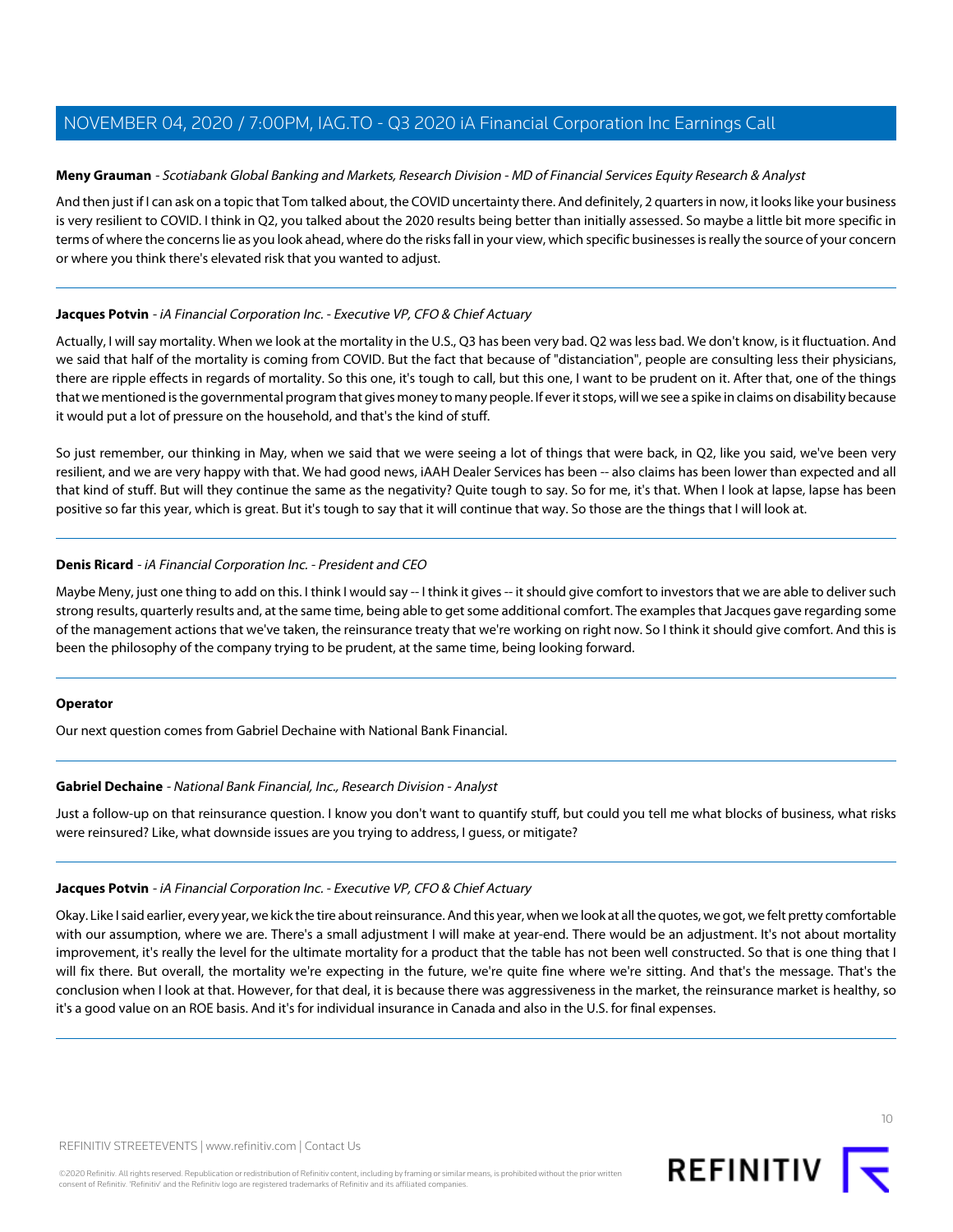#### **Gabriel Dechaine** - National Bank Financial, Inc., Research Division - Analyst

So it's mortality related.

#### **Jacques Potvin** - iA Financial Corporation Inc. - Executive VP, CFO & Chief Actuary

Mortality related, yes.

#### **Gabriel Dechaine** - National Bank Financial, Inc., Research Division - Analyst

Got you. And I guess while we're on mortality, you did touch upon it earlier, but there have been a few quarters here where we've seen mortality losses, gains on the pension side, but losses in the insurance businesses. Too early to call it a trend, but let's -- maybe are you thinking any differently yet about it next -- this quarter than you were last quarter? Because last quarter, you also said it wasn't a trend, but it might be.

#### **Jacques Potvin** - iA Financial Corporation Inc. - Executive VP, CFO & Chief Actuary

Yes, that's a good question. No, it's pretty much the same as last quarter actually, except that we are advancing, we are progressing on our experience study. And I refer to a trend that started. It was very, very small last year. It's starting to show this year, but it will only grow if we don't fix it. So that's why we will fix it at year-end. But if we look at this year, it's probably a lot temporary here because of the COVID situation, the fact that people are not seeing their physician and all that kind of stuff. So that's why the difficulty this year is really to figure out what's permanent, what's temporary. And most of it, I would expect is temporary.

#### **Gabriel Dechaine** - National Bank Financial, Inc., Research Division - Analyst

Got you. And then to wrap up my questions here. IAS, I guess the premise I'm going to go with here is that there were, maybe still are, some concerns that due to low sales and maybe, obviously, changes in the macroeconomic environment, the goodwill that that came with that acquisition was maybe looking too high and maybe subject to a write-down. Based on the communication you're giving us today, sales are looking up and profits are in line with expectations, is there -- is it still something we should be thinking about? Or can we put that to bed? And if that's your position, maybe give me some clarity on why.

#### **Jacques Potvin** - iA Financial Corporation Inc. - Executive VP, CFO & Chief Actuary

Okay, Jacques speaking again. The outlook has not changed at all since the last conference call. So we don't expect a goodwill write-down now and in the foreseeable future. And I will give you 3 reasons for that. First, it's really a short-term profitability, the COVID, we don't see long-lasting effect on that. It's temporary and remember that IAS acquisition is a growth story. And just keep in mind that we have the financial strength to go through that crisis as our capital ratio is showing, as our market protection are showing. And that market is very fragmented. So we believe that we will thrive after the COVID period because there are many mom-and-pop that don't have our financial strength. So growth for the future, we still believe in it, and that part is intact.

We said also in Q2 that on integration, we will go further than what we had in our acquisition model. And the reason why is because of work-from-anywhere experience we are living through with the COVID situation make us see that we can go further and we can be more efficient. You don't need to be in the same city to do some of the things efficiently. So that's another added value that we will have compared to the acquisition plan. And the third reason, which is not the least, we will completely consolidate those operations with DAC, with the DAC operation. It will be only one company at the end of the day. And just remember, we bought DAC 2 years ago. And the value of DAC has increased a lot since that time because both on growth side and on profitability side, it has been always above expectation. So it could give an additional comfort to what I said in Q2.

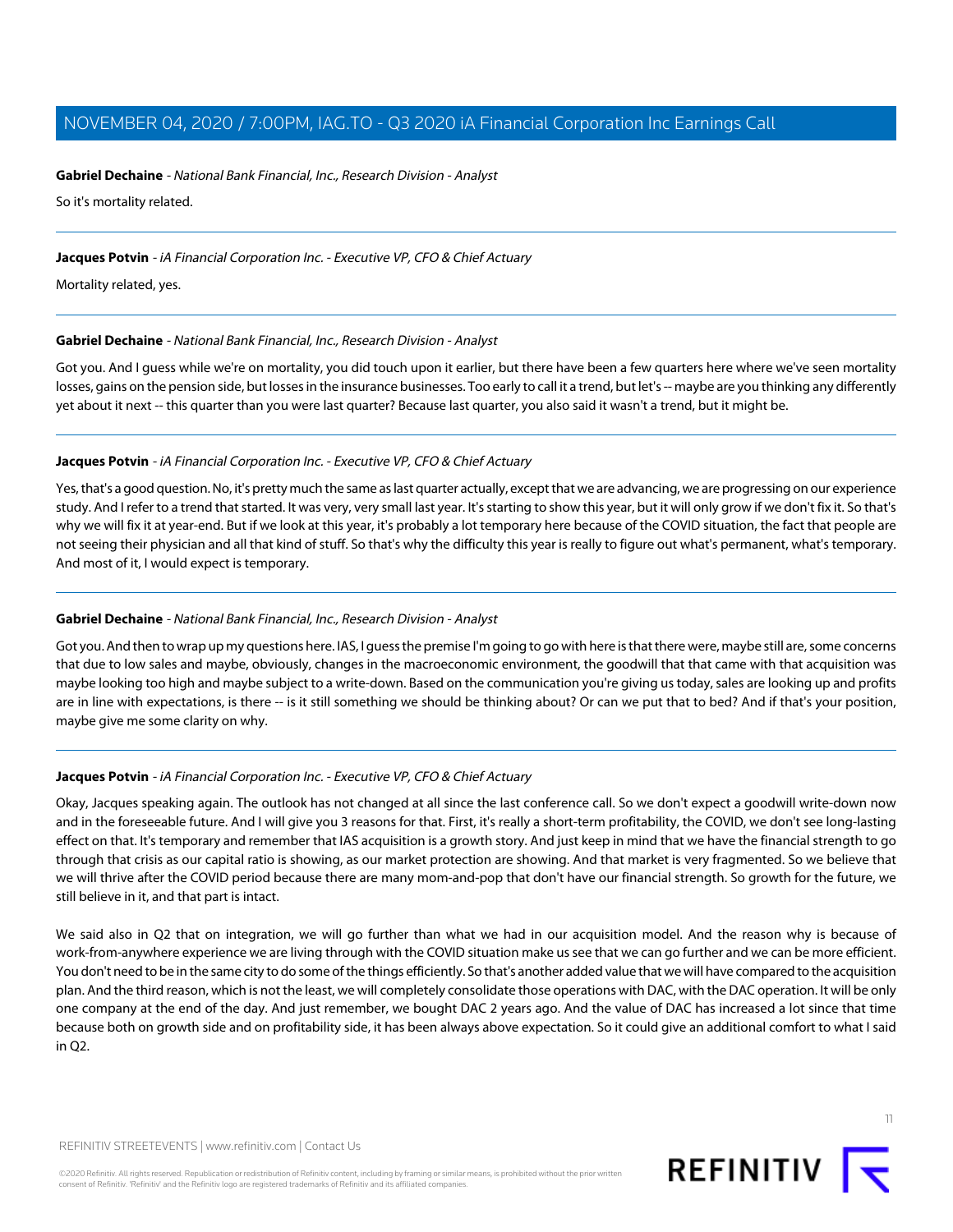#### **Operator**

Our next question comes from Doug Young with Desjardins Capital Markets.

#### <span id="page-11-0"></span>**Doug Young** - Desjardins Securities Inc., Research Division - Diversified Financials and Insurance Analyst

Jacques, maybe this is for you. If I take the -- just going back to IAS and the accretion. And so the accretion for the quarter was \$0.01. If I take out the incremental increase in the amortization for acquisition-related items and after-tax that, that's about \$0.08. So I get to about \$0.09. And then it looks like you -- your accretion integration expenses was better than you had built into your expected profit, so there was a gain of \$0.02 related to that. So then if I take that out, I get the \$0.07 accretion, post the noise around the amortization. Does that seem reasonable? And is that what we should be thinking of as a baseline going forward? And I get there's 5 extra weeks related to May to June that's included in there, so maybe it's \$0.06. Is that a reasonable approach to think about it?

#### **Jacques Potvin** - iA Financial Corporation Inc. - Executive VP, CFO & Chief Actuary

Not necessarily. I would say the best way to look at IAS -- because one of the things that I need to confess is the fact that IAS was not calculating -was not doing its financial statement on an IFRS basis. So when we did our plan and our expected profit, our amortization of intangible and so on, we put all amortization of intangible into the surplus line. We didn't put anything into the expected profit. And in reality, there will be some assets that will be amortized at the subsidiary level, which will be included in expected profit. So the best way to eliminate all that noise is really to look at it overall, from an overall basis. So the accretion for Q3, the number you have, it's \$0.04. But the best is what we said in Q2, is really that we expect that the accretion for this year would be 5 to 10 bps lower and the same next year than what we said. So for next year, what it means for 2021, it's between \$0.17 and \$0.22. That's what we expect for the moment. That's the best information I can provide.

#### **Denis Ricard** - iA Financial Corporation Inc. - President and CEO

Yes. And that does not consider the amortization and finite life intangibles. So if we were to consider that, we would add another...

#### **Jacques Potvin** - iA Financial Corporation Inc. - Executive VP, CFO & Chief Actuary

\$0.24.

#### **Denis Ricard** - iA Financial Corporation Inc. - President and CEO

\$0.24, yes.

### **Doug Young** - Desjardins Securities Inc., Research Division - Diversified Financials and Insurance Analyst

Okay. So that's -- yes, \$0.17 to \$0.22 is including the amortization, okay. Yes, it just is wild. I've never seen a situation where there's been a gain on the amortization or the integration costs. Anyway, that's just maybe something -- it just adds a little bit of confusion there. And then just on the actuarial assumption review for Q4, I think you've been crystal clear, you don't expect a material net impact from all the moving pieces. And then you've announced there's real estate or reinsurance transaction or deals that's going to create a gain. Is that -- is the view that the actuarial assumption review is not going to have a material impact on results include the gain from the reinsurance transactions? Or are those two separate?

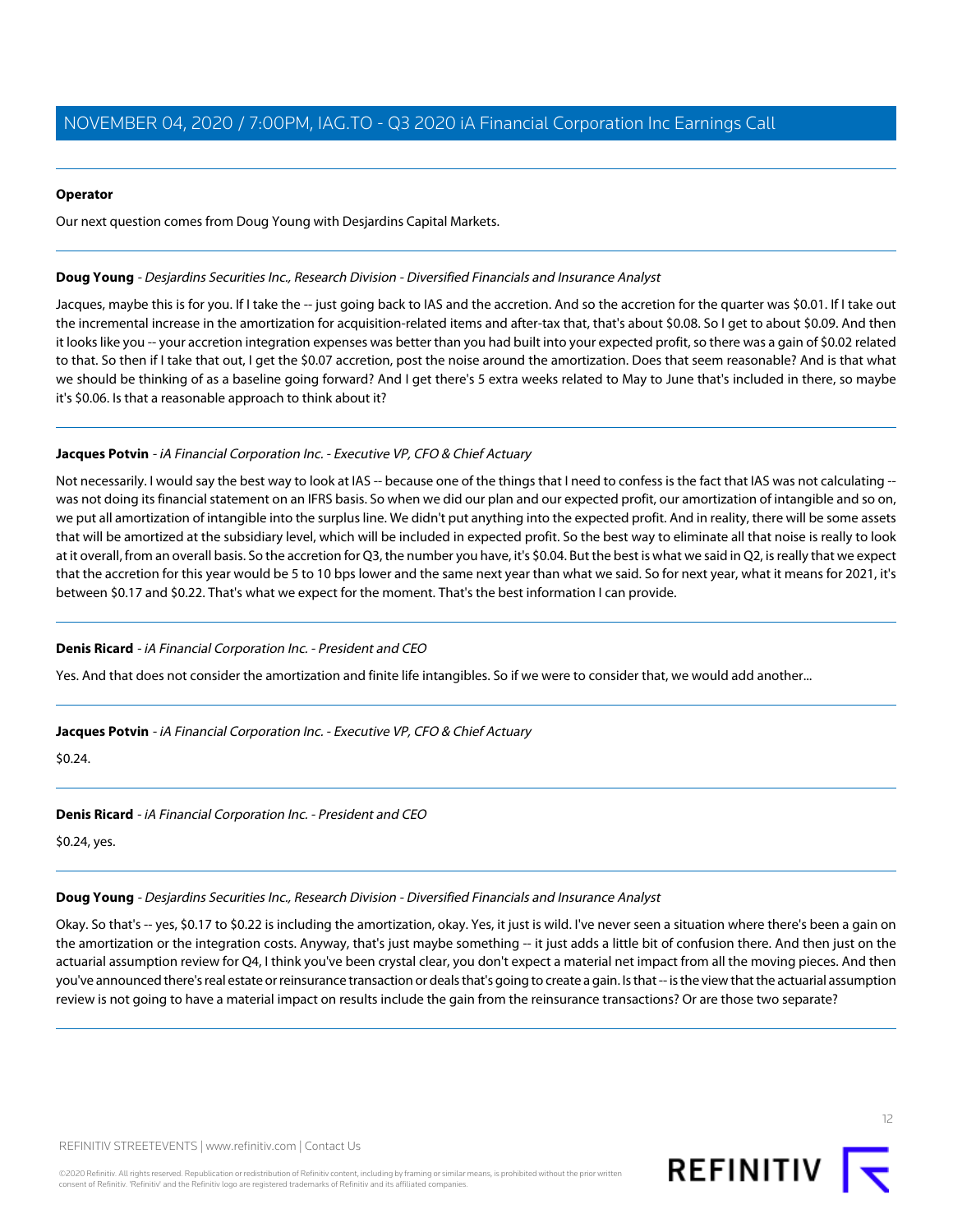#### **Jacques Potvin** - iA Financial Corporation Inc. - Executive VP, CFO & Chief Actuary

No, those two, I look at them separately. As I'm trying to show on Slide 13, I'm really doing my actuarial assumption the same as I was doing in previous year. I look at the long-term view, I conduct the experience today, and I will put my assumption for that. The reinsurance, what I will do with that is more look at the short-term negative impact that COVID will bring to us, so what are the headwinds. So it's really two different things that are attached together at the end of the day because those are assumptions, but it's really two different ways of looking at it. I don't want to change my normal annual process of actuarial review.

#### **Doug Young** - Desjardins Securities Inc., Research Division - Diversified Financials and Insurance Analyst

Okay. So they're separate. So that's not -- you're not including the gain from the reinsurance deals and the fact that it's going to not be -- the assumption review is not going to be material, okay. So then just thinking about what you've talked about on Slide 11, I think it's interesting. I mean if you went to -- basically, maybe I'll just say, like, and you can tell me if I'm thinking about this right, if you went to a mark-to-market model on equities, private and public, that are backing liabilities versus the corridor approach, your LICAT would be 7 points higher, albeit you'd have more volatility in earnings, you'd have a higher LICAT ratio. So there's a bit of a trade-off between the two. Is that the right way to think of it?

#### **Jacques Potvin** - iA Financial Corporation Inc. - Executive VP, CFO & Chief Actuary

Yes. That's the right way.

#### **Doug Young** - Desjardins Securities Inc., Research Division - Diversified Financials and Insurance Analyst

And would you ever move to the mark-to-market model? I mean you've never been under it. You've always used the corridor approach. But like, if you ever got down to that level, would you ever switch?

#### **Jacques Potvin** - iA Financial Corporation Inc. - Executive VP, CFO & Chief Actuary

No, actually, I don't, not at all. I really like to be in that position right now. I think it allows us really to do transaction, looking at the long-term value, long-term protection, instead of having a short-term pressure to do transactions, so I prefer to be in that. The bad consequence is and that's what we're trying to do this quarter actually is to bring visibility to that extra margin that has proven to be very useful for us but we have not done a great job to put in front of everyone. But the thing that we need to remember as well is IFRS-17 will change everything, all the rules here.

#### **Denis Ricard** - iA Financial Corporation Inc. - President and CEO

Yes. We've been a strong believer in that methodology because of the long-term nature of our business. In my mind, it didn't make sense that because of some, let's say, changes in long-term interest rates from one quarter to the other, that the income statement will show such a volatility. I'm using interest rate, but the stock market is the same here. So for us, it's been, I would say, a consistent way of measuring our earning power, which is based on the long-term nature of our business. But Jacques is right, I mean, IFRS-17 is going to bring a new world here.

#### **Doug Young** - Desjardins Securities Inc., Research Division - Diversified Financials and Insurance Analyst

Yes. No, hands down, for sure. And then just lastly, on IAS, can you quantify what the contribution to expected profit was from IAS?

#### **Jacques Potvin** - iA Financial Corporation Inc. - Executive VP, CFO & Chief Actuary

Doug, I have so many numbers in my head, so I don't want to answer that one because I will probably confuse everyone. So I will stick with what I said earlier, the best way to look at it.

REFINITIV STREETEVENTS | [www.refinitiv.com](https://www.refinitiv.com/) | [Contact Us](https://www.refinitiv.com/en/contact-us)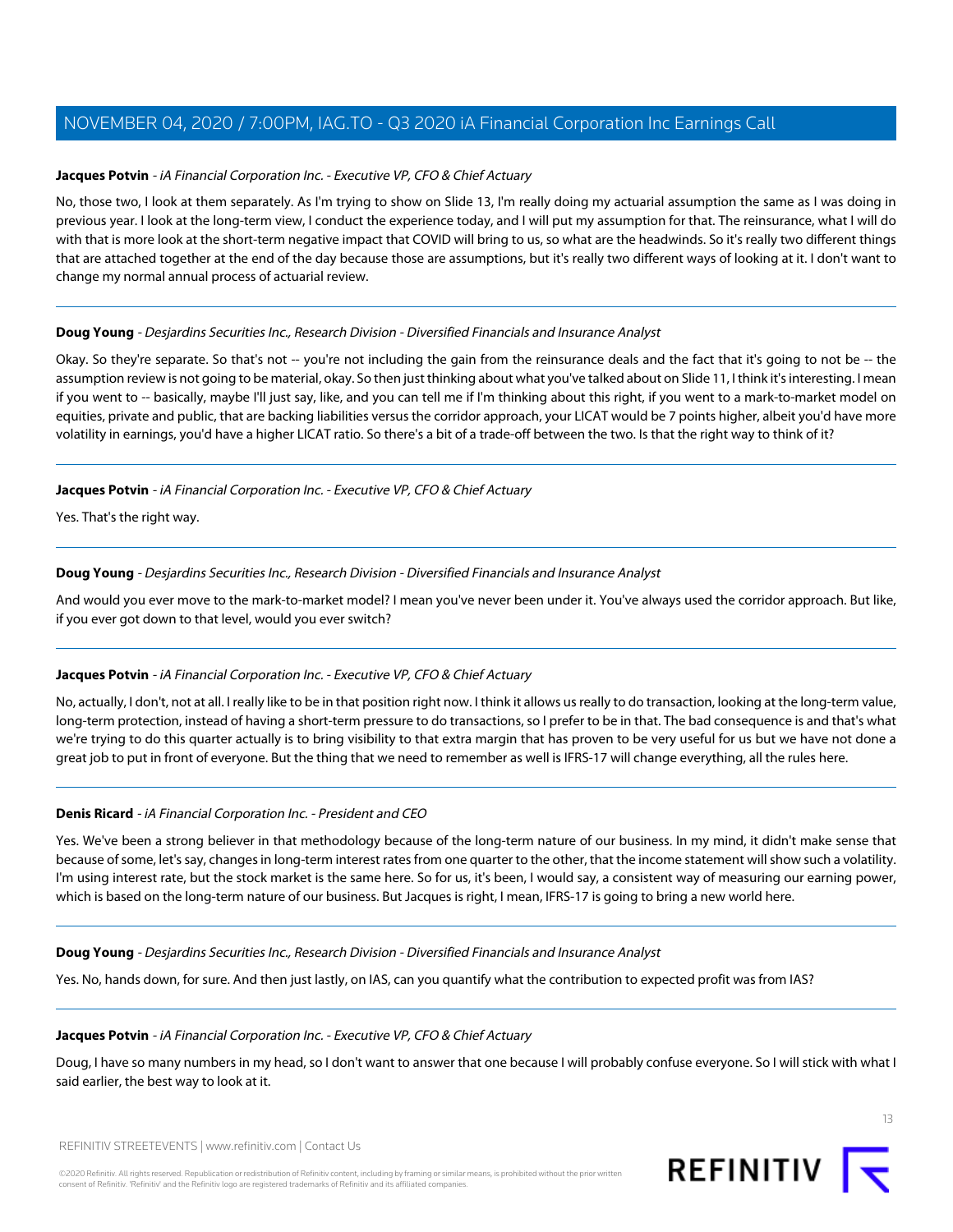#### **Denis Ricard** - iA Financial Corporation Inc. - President and CEO

Yes, the best way to look at it is really the \$0.04 EPS accretiveness on a core basis in 2020. And like Jacques said, if you want to know for next year, our best guess is something around \$0.20 on a core basis for 2021.

#### **Operator**

<span id="page-13-0"></span>Our next question comes from Darko Mihelic with RBC Capital Markets.

#### **Darko Mihelic** - RBC Capital Markets, Research Division - MD & Equity Analyst

Actually, my question was on the U.S. operations and expected profit, similar -- basically the same thing. And when I-- if I look at your supplemental and I look at this source of earnings for the U.S. operations, and this would be on Page 8 of your supplemental, if you can appreciate from the outside looking in, there's a lot of moving parts this quarter. We have IAS now in there, plus it's in there since May; we have DAC bouncing back; and we have U.S. operations that's had bad mortality.

So as I look at this source of earnings, and I see the expected profit and a few other line items that are kind of moving all over the place, it would be very helpful, Jacques, if you can take some time and walk through these line items with me. You want to do it another time, that's fine. But for modeling purposes, it's very difficult to build a model without some sort of run rate assumptions here on all these line items, if you know where I'm coming from. So I realize you can't speak to it now, but maybe just a thought to give us a hand with the source of earnings model, especially for the U.S. operations, given all the noise this quarter. And I'll leave it at that. I guess if you can't speak to it now, it would be helpful at some point, if you could.

#### **Jacques Potvin** - iA Financial Corporation Inc. - Executive VP, CFO & Chief Actuary

Okay. I got the point, Darko, so we will get in touch for that. And like I said, we did our best at the beginning of the year to try to put the model of IAS there. However, like I said, they didn't produce anything on an IFRS basis. So we took a shortcut, putting things in intangible. And this is bringing noise right now. The fact that we closed the transaction later than expected also its bringing noise compared to the expected. So that's not an easy year. Next year, it will be better, but I will certainly contact those at once to have more information, to give the details.

#### <span id="page-13-1"></span>**Operator**

(Operator Instructions) Our next question comes from Paul Holden with CIBC World Markets.

#### **Paul Holden** - CIBC Capital Markets, Research Division - Executive Director of Institutional Equity Research

So we've heard your messaging on the capital position and that you're quite comfortable with the solvency ratio given where it sits versus target and the protection you have put in place on it. One of the common feedbacks we hear from investors is the ratio is lower than peers. Just curious how you think about your solvency ratio versus your cost of capital. Like, how are you thinking about balancing that equation?

#### **Denis Ricard** - iA Financial Corporation Inc. - President and CEO

If I understand correctly your question, you want to know how do we perceive our capital ratio versus our peers to some extent. And the way I would respond to that is that it's not fair to only compare the absolute amount of the LICAT ratio. I think what is better to look at is really the sensitivity of the ratio versus the target. And what we've demonstrated is that our capital ratio is much less sensitive to macroeconomic factors and also embedded in it some protective cushion. So the way I look at it myself is that if we were to be mark-to-market, we would be at 132%.

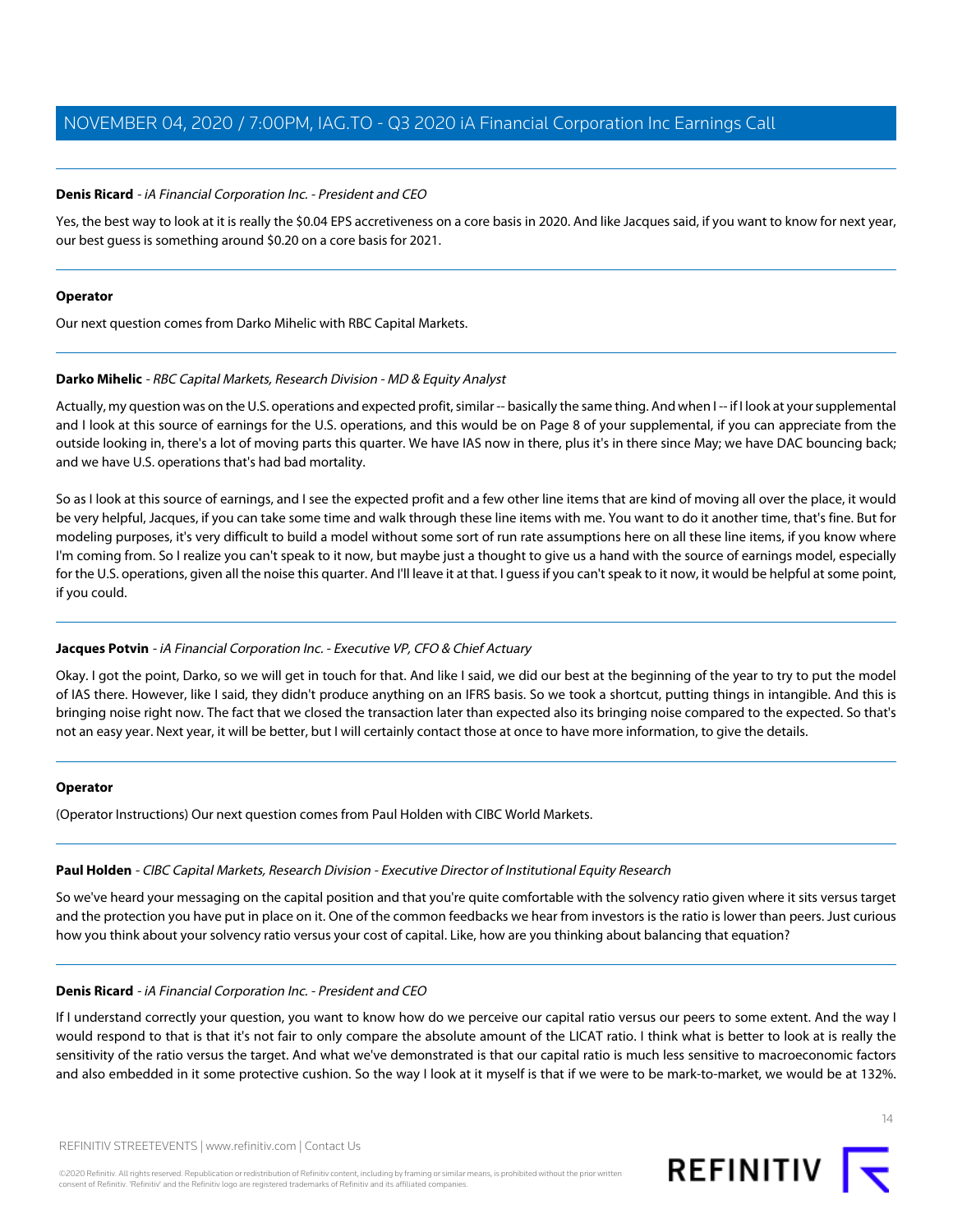That's the way I look at it. Obviously, there would be more volatility from one quarter to the other. But to me, it's more fair. And that is why we tried this quarter to be a bit more visible in terms of this because it's unfair to say we are at 125%. That means you're lower than the others. That means it's more risky. That's not the case. We are lower, but we have additional cushion. And if we did not have put this additional cushion, we would be at a much higher level.

#### **Paul Holden** - CIBC Capital Markets, Research Division - Executive Director of Institutional Equity Research

So that is helpful. And sort of a follow-up question to that, last quarter, I think you said your capital priority is to continue to build the ratio over M&A and, clearly, you can't do buybacks or dividend increases right now. So any more context in terms of your thinking what the right capital ratio is would be helpful.

#### **Denis Ricard** - iA Financial Corporation Inc. - President and CEO

Yes. Well, I would say there's the COVID period and, let's say, there's the post-COVID period. In terms of the COVID period, I don't mind to be in a position where our capital ratio is, let's say, higher than what we would otherwise try to stay with. So right now, we're probably at, I think, much higher than where it is we would want to be in the long run. So in the post-COVID, certainly, we would think about doing buyback of shares or maybe thinking more about M&A. So for the time being, during the COVID, we're pleased with where we are and the fact that it increases with the pace it increases right now. But certainly, when the COVID is behind us, we will be, again, looking at how is it that we deploy capital. And as we said in the past, our priority is to grow the company. And if, for some reason, there is no opportunity, then there's other ways like buying back shares.

#### **Paul Holden** - CIBC Capital Markets, Research Division - Executive Director of Institutional Equity Research

That's helpful. One final question, I mean a big, big theme across financials is obviously lower bond yields. I'm well aware that you've put in many layers of protection on the existing book of business. Just wondering how we think about your investment allocation on new sales? Is anything evolving there to help protect margins and maybe simply you've increased price on the product and therefore, investment allocation doesn't need to change? But curious on an update there.

#### **Jacques Potvin** - iA Financial Corporation Inc. - Executive VP, CFO & Chief Actuary

That's a really good question. Actually, we discuss about investment strategy every time we develop new products, how we want to make review. But the good thing is more -- is the market allowing us to be able to increase our price and continue to get the sale, and that's exactly what we demonstrated in Q3. We just raised the price of the long-term guaranteed product because of a decrease of interest rate, and our sales are continuing to increase. And the market, some competitors have done the same thing because we are all in the same ballpark. We are all investing in the same kind of asset. And in regard of the investment strategy, I will say that we try to optimize, always balance the risk we're taking, diversification of the risk versus the plus value that it's bringing. And like I said in an earlier answer, in Q1 and Q2, we certainly took much more credit risks because we were paid to take it. In past year, we were very shy of getting credit risks. But this year's condition was simply amazing. So our investment team every day are doing a great job at optimizing that.

#### **Operator**

Our next question comes from Mario Mendonca with TD Securities.

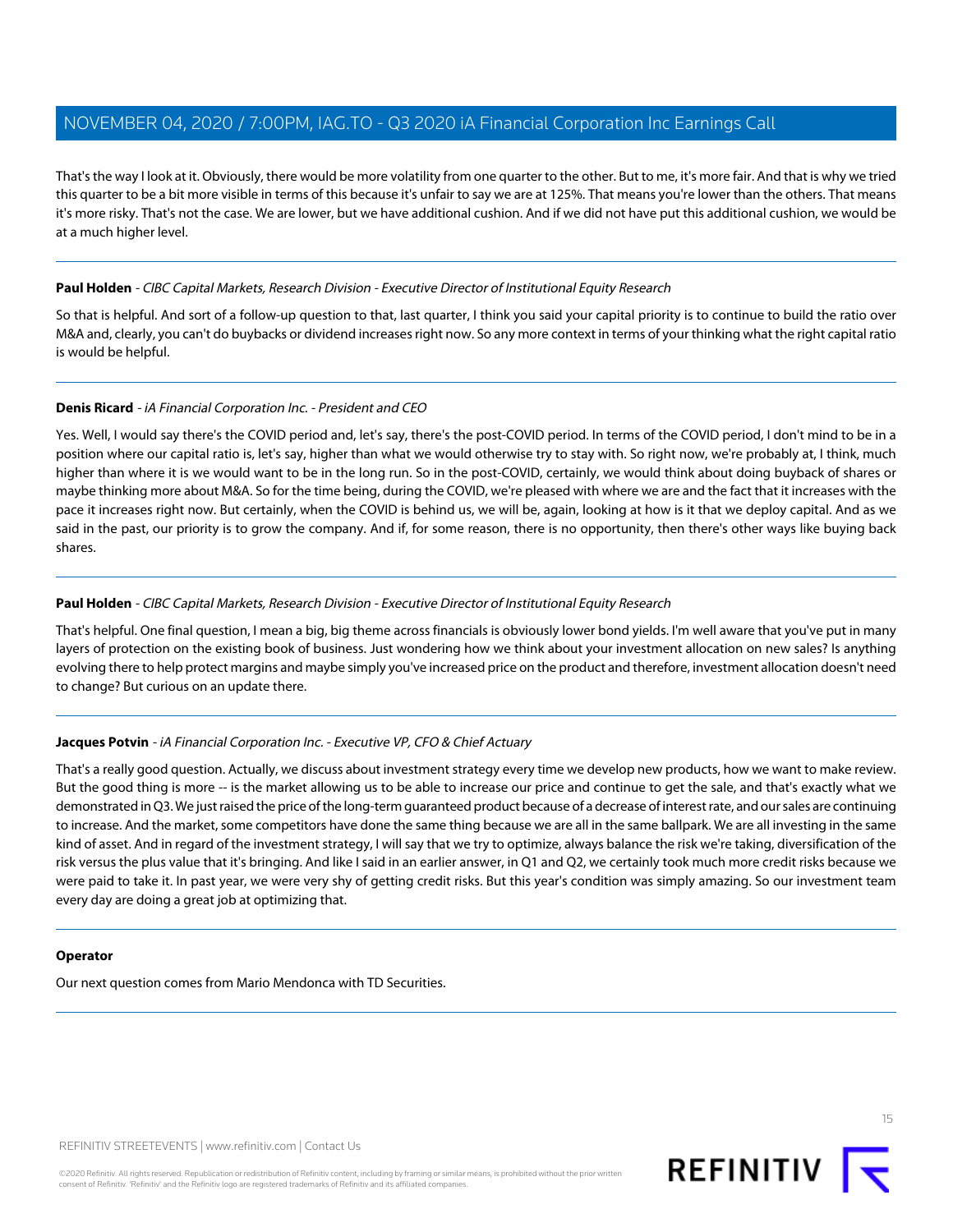#### <span id="page-15-0"></span>**Mario Mendonca** - TD Securities Equity Research - MD & Research Analyst

Jacques, I'm sorry to do this to you, but I do need to go back to the IAS deal. You talked about the \$0.04 accretion, including that stub period from Q2. That number is pretty hard for me to get to when I just play with the numbers that you've already provided for us. Specifically, we know that the U.S. expected profit was up as much as almost \$22 million sequentially. And we also know that the -- there was about \$11.4 million associated with the amortization of the intangibles. That would suggest to us then that the IAS contributed, like, \$10 million, maybe even \$11 million, in expected profit in the quarter. And I can't find the other areas to subtract from that number to get me down to the \$0.04 accretion because, obviously, I'm a lot higher than \$0.04 accretion if I stop at the expected profit and then just tax-effect it. So is there something I'm missing that gets us down to the \$0.04?

#### **Denis Ricard** - iA Financial Corporation Inc. - President and CEO

Well, it's Denis here. I guess I'll spare Jacques on that one. I think you have to subtract in the line income on capital. The fact that we've obviously paid the price, and there are some less income on capital, so it's the net of the increase in expected minus the amortization that we discussed earlier, minus some of the income on capital that we don't earn anymore.

#### **Mario Mendonca** - TD Securities Equity Research - MD & Research Analyst

So Denis, I went straight to that to see if I could find it there because that was my initial impression. And I looked at the financing line on Page 22 of your presentation, and the financing line hasn't changed at all. So my next obvious step was go to investment income. I see that investment income was down, but that's really a function of the software charges and the other charges in the quarter, not so much lower investment income. So I kind of have done my homework, trying to look for an entry here. And from what you disclosed, I can't see where the offset is, where is the negative to IAS, because it's not apparent in the schedule.

#### **Jacques Potvin** - iA Financial Corporation Inc. - Executive VP, CFO & Chief Actuary

Okay. For sure, it won't show in the financing line because financing is really related to the debenture we issued. So it's really income on surplus that will be lower because of the fact that we have goodwill and intangible, finite intangible, which earn no return. Before the acquisition, we had assets that were earning return. So I don't believe that part will be isolated, so that's why it's a little bit tough to get to that number.

#### **Denis Ricard** - iA Financial Corporation Inc. - President and CEO

So I think here it's a similar question we had before. And maybe off-line, we can work on the numbers just to reconcile the accretiveness with you guys. So it would be a pleasure for us to do that. Yes.

#### **Mario Mendonca** - TD Securities Equity Research - MD & Research Analyst

But just so we're clear, the decline in investment income, that appears on Page 22, I imagine a portion of it could be the lost capital, but most of that decline is associated with the software right off because that's where it went through. That's my understanding from looking at the disclosure. So I think it should be pretty clear from the nature of our discussions that the success and failure of IAS plays an important role in how investors are looking at your company. So really transparent disclosure around its accretion, we need more than just saying \$0.04. I think we all need to understand this better.

#### **Jacques Potvin** - iA Financial Corporation Inc. - Executive VP, CFO & Chief Actuary

Okay. So maybe that's why I say there's so much noise because of the way that our gain and loss is working. So that's why the best summary is really to remember that we mentioned that the different acquisitions, IAS and Lubrico and Walker Group, they are immaterial. Let's say it's only IAS

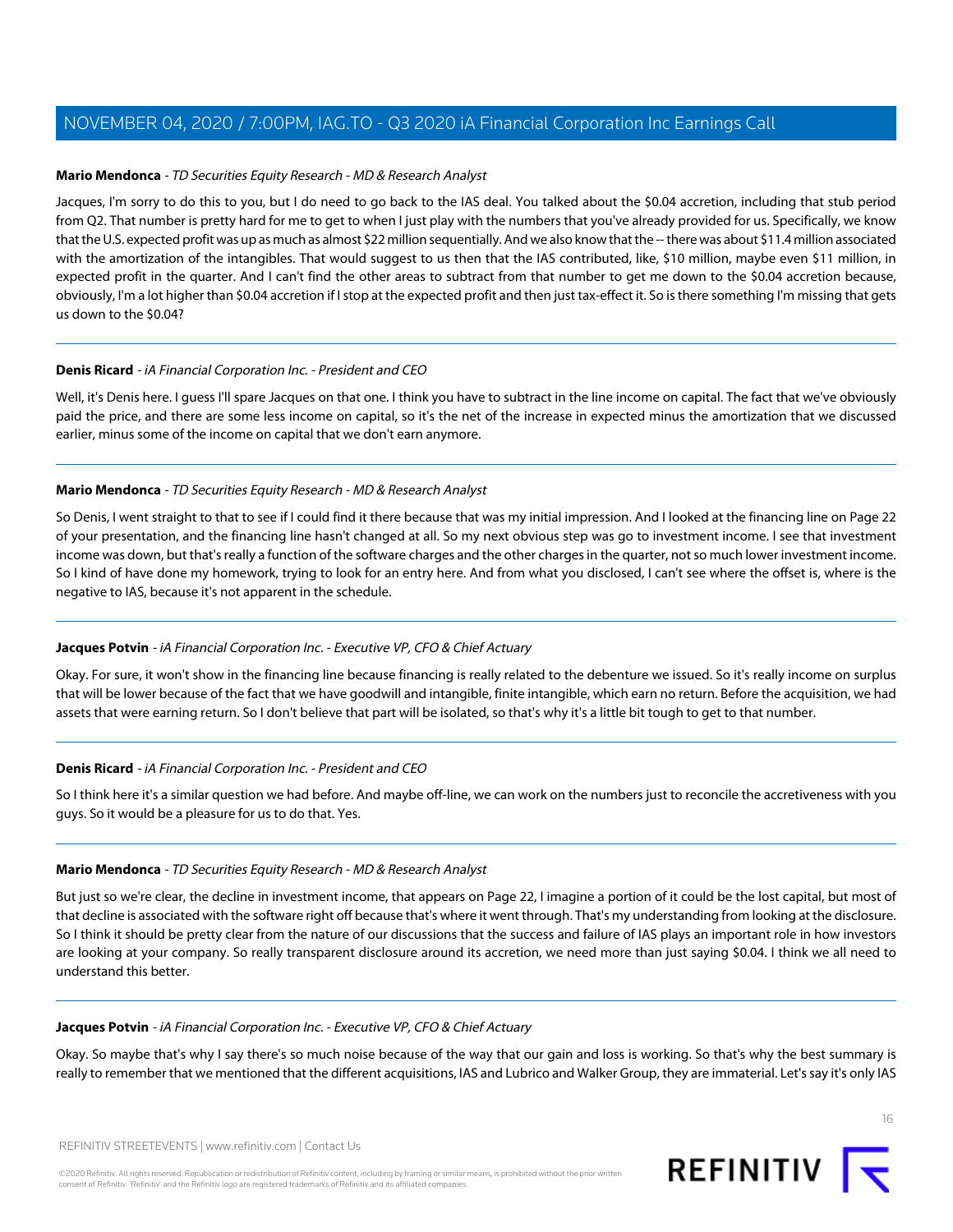here. We said \$0.15 earlier this year, okay? Now in Q2, we said it would be \$0.05 to \$0.10 lower than that. So it means that for this year, we expect it would be between \$0.05 and \$0.10. What we're seeing in the current result of Q3, what you're seeing is plus 4%. That's what you're seeing right now. We will see in Q4 what will it be. But overall, really, IAS will bring between \$0.05 and \$0.10 this year. That's what we're seeing actually.

#### **Mario Mendonca** - TD Securities Equity Research - MD & Research Analyst

I understand. And what I'm suggesting to you is that for something that's important to the company, it's not sufficient information to understand this one, IAS. And I think that was the point Darko was making.

#### **Denis Ricard** - iA Financial Corporation Inc. - President and CEO

Yes, thank you guys. I mean this is very helpful information. And it's funny because we're trying to be as transparent as possible. Our source of earnings provides much more detail than what you would find in, I mean per sector, for example, than what you would find elsewhere. But I realize on that one that we can go an extra step to be even more detailed.

#### **Mario Mendonca** - TD Securities Equity Research - MD & Research Analyst

Yes, because this is completely insufficient to understand it. On a different note, when I saw that there's a reinsurance gain coming down the pipe, and I think you also talked about maybe allocating it to other areas of uncertainty, the cynic in me immediately turned to the sub-prime auto lending. Is there any potential here that this could be allocated to further shore up the provision against the sub-prime model?

#### **Jacques Potvin** - iA Financial Corporation Inc. - Executive VP, CFO & Chief Actuary

That's not at all what we're contemplating because, actually, if you look at the experience of the car loan, we succeeded having great result. And even if you look at the experience, it was better than expected. So we added an additional \$3 million over the provision during the quarter. So our provision now is sitting at \$27 million, and we are very comfortable with that. So that's not our intention, to use the reinsurance gain for that at all.

#### **Mario Mendonca** - TD Securities Equity Research - MD & Research Analyst

So what hole is it that you need to fix going into Q4?

#### **Jacques Potvin** - iA Financial Corporation Inc. - Executive VP, CFO & Chief Actuary

It really depends. If I look at -- if you're speaking particularly about the reinsurance agreement, I mentioned earlier that for sure mortality, specifically in the U.S., but there's some mortality as well in Canada, there could be some impact coming from lapse so far. So it has been positive, but I'm not sure it would be the same. I have also to think about maybe some infrastructure, some private equity, some more private bonds, maybe some real estate. So there are things like that, that we are thinking through right now. What are the things that have not gone well since the beginning of the crisis, what are the things that have been going well because of government programs, so that's the thinking we are having. And I want to look at that for maybe a couple of -- thinking that those effect will last for a couple of years, so that's really the thinking behind that.

#### **Operator**

Mr. Ricard, there are no further questions at this time. Please continue with your presentation or closing remarks.